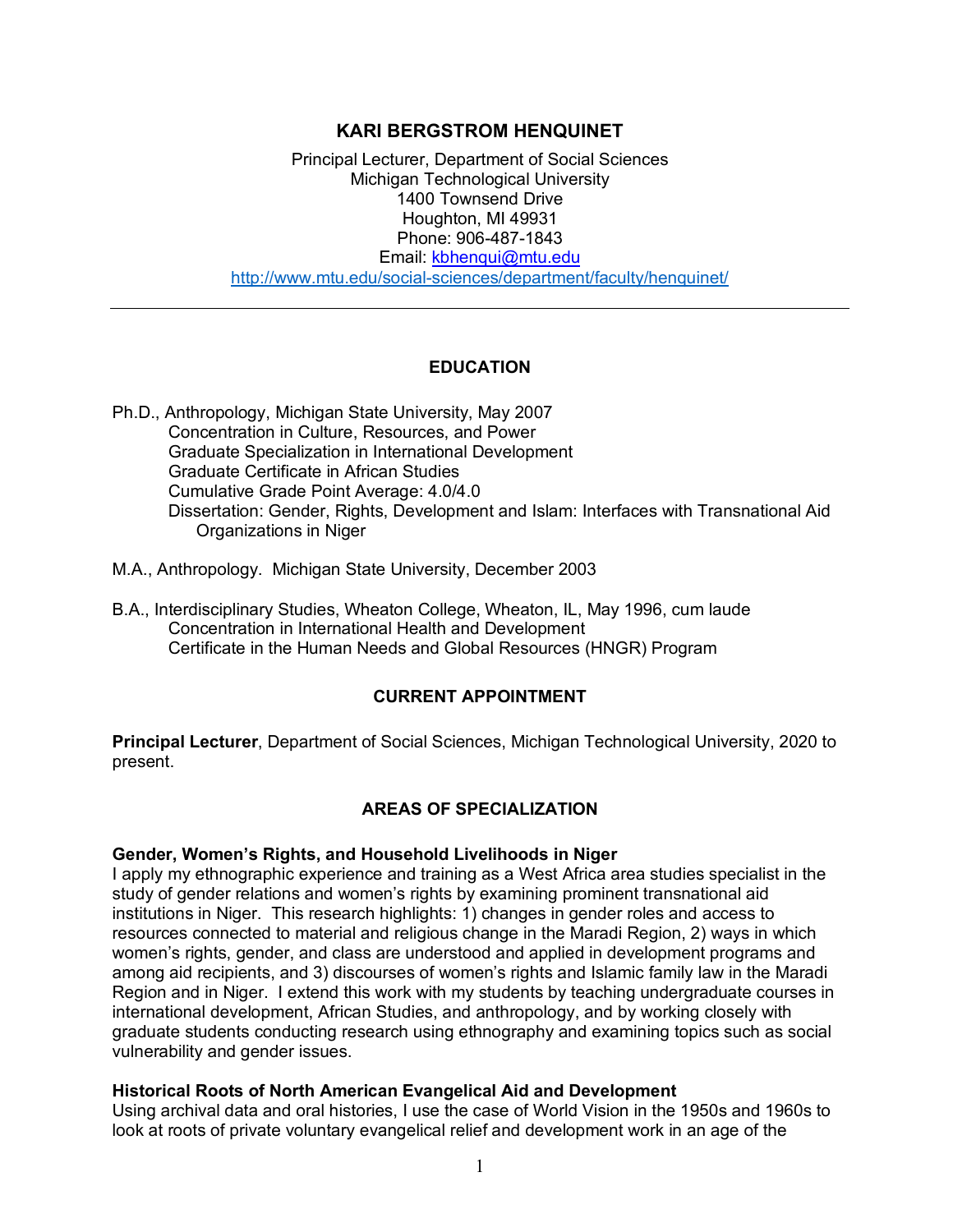"development consensus" and large-scale state-directed development. This project consists of three papers: 1) the convergence and divergence of early World Vision with U.S. work abroad in the Cold War, highlighting the common notion of remaking vulnerable Third World subjects and nations, yet distinct evangelical approaches to social change; 2) evangelical interpretations of and responses to global suffering with emphasis on temporal and ethical frames and tensions; and 3) the use of child sponsorship as a successful fundraising tool in World Vision, which triggered emotional and moral responses in North American evangelical donors. I integrate this expertise in my teaching and advising of Peace Corps and study abroad students as we examine the historical context of U.S. engagements abroad and development institutions.

### **Disaster Risk Reduction, Climate Change, and Social Vulnerability**

As an anthropologist, I have contributed to several collaborative, interdisciplinary projects on disaster risk reduction, climate change, and social vulnerability. In El Salvador working with a geologist, we have examined social and geophysical vulnerability in a disaster relocation program. I am currently working with a team of scientists to plan an IRES NSF field school in El Salvador for summer 2021 on climate change and agriculture. I have also co-advised three geology master's students who integrated ethnography to research disaster risk in El Salvador and Jamaica, and water security in Senegal.

### **Intercultural, Service and Experiential Learning**

My own transformational experiences through guided cross-cultural and service-oriented immersion as a student have sparked a passion to continue to develop these kinds of programs for my students. As Director of Peace Corps Master's International (PCMI) for nine years and Peace Corps Prep for seven years, I coordinate campus-wide efforts to prepare our students for international service and for careers as global leaders in their fields. I also advise students who are pursuing community engagement in their honors program and direct the Community Ambassadors program to build linkages between Michigan Tech and the local community through volunteer work. I teach courses preparing students for cross-cultural immersion and project work. I am currently analyzing data to better understand our students' experiences and development, using qualitative interviews and student work.

# **PEER REVIEWED PUBLICATIONS**

Henquinet, Kari B.

2020 Time, (Com)passion, and Ethical Self-formation in Evangelical Humanitarianism. For theme issue "Anthropology of Ethics as a Frame for Ethical Self-Making in Social Justice and Humanitarianism" in the Journal of Religious Ethics 48(4):596-619. DOI: 10.1111/jore.12334

Fiss, Laura Kasson Lorelle A. Meadows, Mary Raber, Kari B. Henquinet, and Richard Berkey 2019 An Educational Framework to Promote Self-Authorship in Engineering Undergraduates, American Society for Engineering Education (ASEE) Annual Conference Proceeding.

Baziari, Fahimeh M; Kari B Henquinet; Molly A Cavaleri

2019 (2017, on-line) Understanding Farmers' Perceptions and the Effects of Shea (Vitellaria paradoxa) Tree Distribution in Agroforestry Parklands of Upper West Region, Ghana. Agroforestry Systems 93:557-570. https://doi.org/10.1007/s10457-017-0150-1

Henquinet, Kari B.

2018 American World Visions of Vulnerability: the Sacred, the Secular, and Roots of Evangelical American Aid. Research in Economic Anthropology 38:199-222.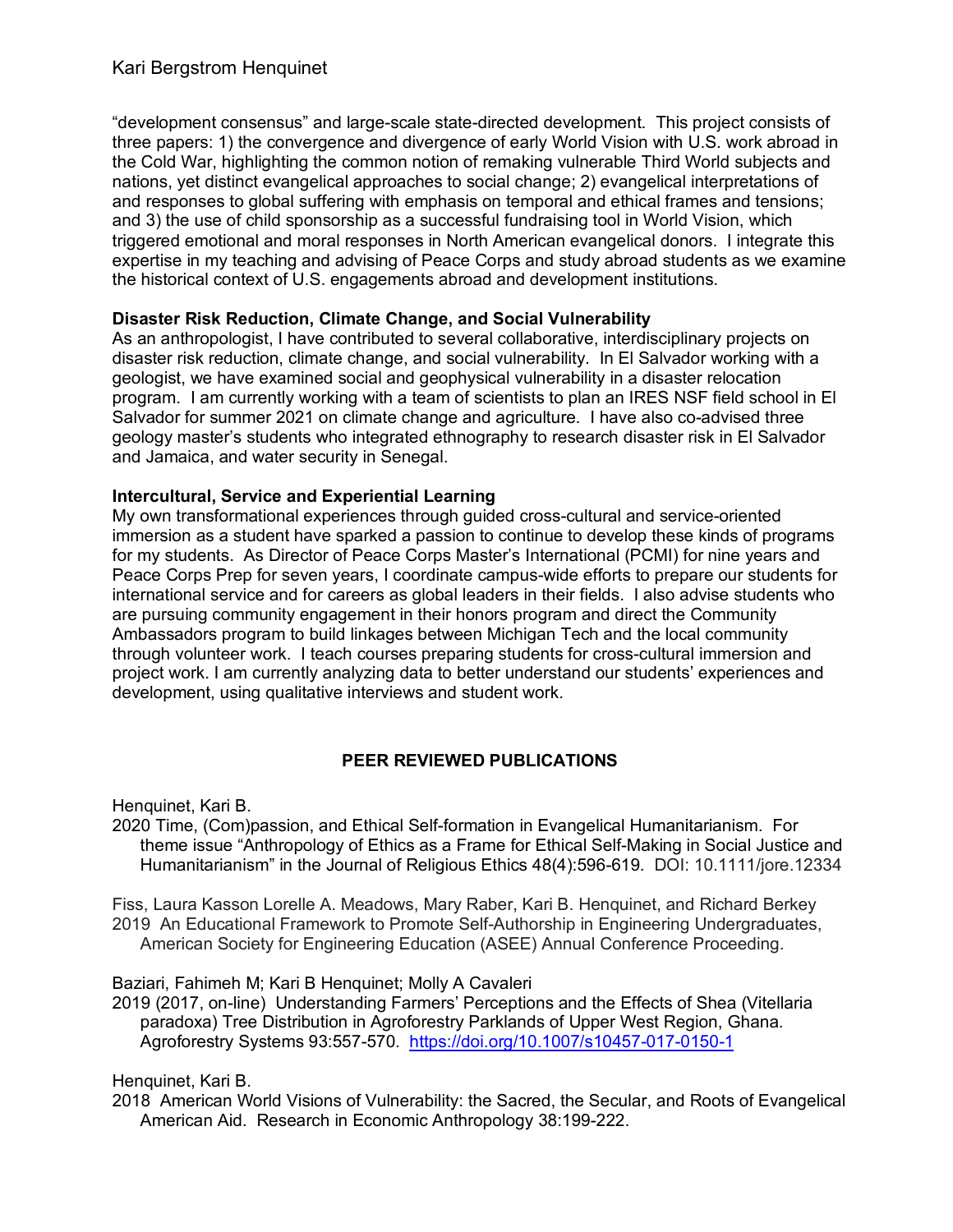Henquinet, Kari B.

2017 Women's Rights and Transnational Aid Programs in Niger: The Conundrums and Possibilities of Neoliberalism and Legal Pluralism. *In* Human Rights Encounter Legal Pluralism. Eva Brems, Giselle Corradi and Mark Goodale, eds. Oxford: Hart Publishing. Pp.137-155.

Henquinet, Kari B.

2016 Production of Knowledge: International Development Agencies: Sahelian West Africa. *In*  Encyclopedia of Women and Islamic Cultures. Suad Joseph, ed. Leiden: Brill. Pp. 1-11.

Bowman, Luke J. and Kari B. Henquinet

2015 Disaster Risk Reduction at San Vicente (Chichontepec) Volcano, El Salvador: toward Understanding Social and Geophysical Vulnerability. Journal of Applied Volcanology 4(14):1- 18.

Henquinet, Kari B.

2014 Reformulating Participation in Nigerien Development Programs: An Examination of Conflicting Messages Concerning Gender and Class. *In* Beyond The Boundaries: Toyin Falola and the Art Of Genre-Bending. Nana Akua Amponsah, ed.Trenton, NJ: Africa World Press. Pp. 647-674.

Henquinet, Kari Bergstrom

2013 Translating Women's Rights in Niger: What Happened to the "Radical Challenge to Patriarchy?" *In* Worlds of Human Rights: The Ambiguities of Rights Claiming in Africa. Bill Derman, Anne Hellum, and Kristin Bergtora Sandvik, eds. Leiden: Brill. Pp. 219-242.

Henquinet, Kari Bergstrom

2007 The Rise of Wife Seclusion in Rural South-Central Niger. Ethnology 46(1): 57-80.

Bergstrom, Kari

2002 Legacies of Colonialism and Islam for Hausa Women: An Historical Analysis, 1804 to 1960. WID Working Paper 276. East Lansing, MI: Women and International Development, Michigan State University.

# **ESSAYS, TECHNICAL REPORTS, AND OTHER PUBLICATIONS**

2022 Larson, Jonathan and Kari B. Henquinet. Crafting International Education from the Middle. *Trends and Insights*. March.

Gierke, John S., Luke J. Bowman, Emily Clark; Kari B. Henquinet, and Angie Carter. 2021 Equity in Designing a Summer International Research Experience: Recruitment and Partnerships for a Graduate Field School in El Salvador. World Environmental and Water Resources Congress 2021, pp. 847-853.

Henquinet, Kari B.

2018 The Karamoja Balance: Where wives plant crops and husbands learn nutrition. *Worldview Magazine*, Spring Issue 31(1):35.

Henquinet, Kari B.

2017 Book Review of *AIDS and Masculinity in the African City: Privilege, Inequality, and Modern Manhood*. *Robert Wyrod. Oakland: University of California Press, 2016*. American Ethnologist 44(4):713-714.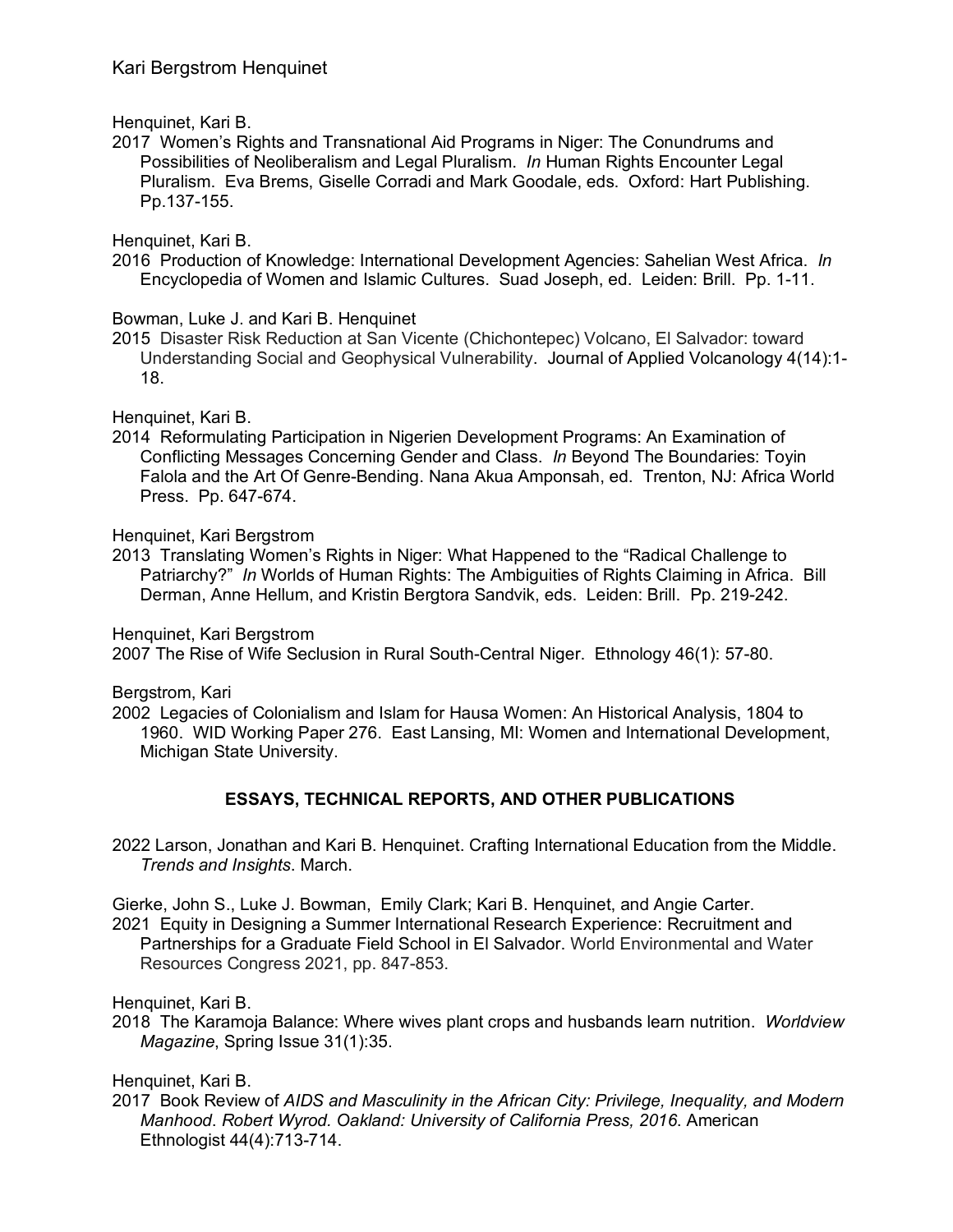Henquinet, Kari B.

2016 Humanitarian Engineering: Fighting Ebola, Assisting Refugee Populations. *Michigan Tech Magazine* 53(1).

Henquinet, Kari B

2016 Cultivating Empathy in University-Peace Corps Partnerships. *International Educator* Jan/Feb: 48-51.

Henquinet, Kari Bergstrom

2005 Gender, Livelihoods, Rights, Power and Development in Two Communities near 'dan Issa: A Preliminary Report for CARE and UNICEF, Niger Based on Field Research in Niger. Technical Report for CARE and UNICEF.

Bergstrom, Kari

2004 Book Review of *Women and Human Development: The Capabilities Approach. Martha Nussbaum. WID Bulletin* 19(2):18-19.

Bergstrom, Kari

2003 Making Sense of Gender and Social Change: A Study of Seclusion, Farming, and Household Economies in Niger. Technical Report for CARE.

### **SELECT MEDIA STORIES ABOUT MY WORK**

#### Madish, Cat

2019 Legislation and Voter Registration Drive Seek to Improve Student Voting Participation Rates. The Lode. October 24, 2019.

### Steger, Maddie

2019 The Professor's Province. The Lode. January 24, 2019. https://mtulode.com/2883/tech/the-professors-province-2/

### Schlaeppi, Piper

2017 Preparing to Make a Difference through Peace Corps Prep. Michigan Tech News. December 5. http://www.mtu.edu/news/stories/2017/december/preparing-makedifference-through-peace-corpsprep.html

### Mills, Allison

2016 Interdisciplinary Research 2.0. Research: Michigan Technological University.

### Mills, Allison

2015 Connecting People and Geology on Volcanoes. Published in Terra Daily, Science Newsline, eScience News, and Michigan Tech News.

### Messinger, Danny

2014 Michigan Tech Adds New Peace Corps Master's International Programs in Computer Science, Electrical and Computer Engineering, GIS. Published by Michigan Tech Magazine, Michigan Tech News, and Associated Press.

### Donovan, Jennifer

2014 Peace Corps Ranks Michigan Tech Tops in the Nation—Again. Published by Michigan Tech News, ABC News, Daily Mining Gazette.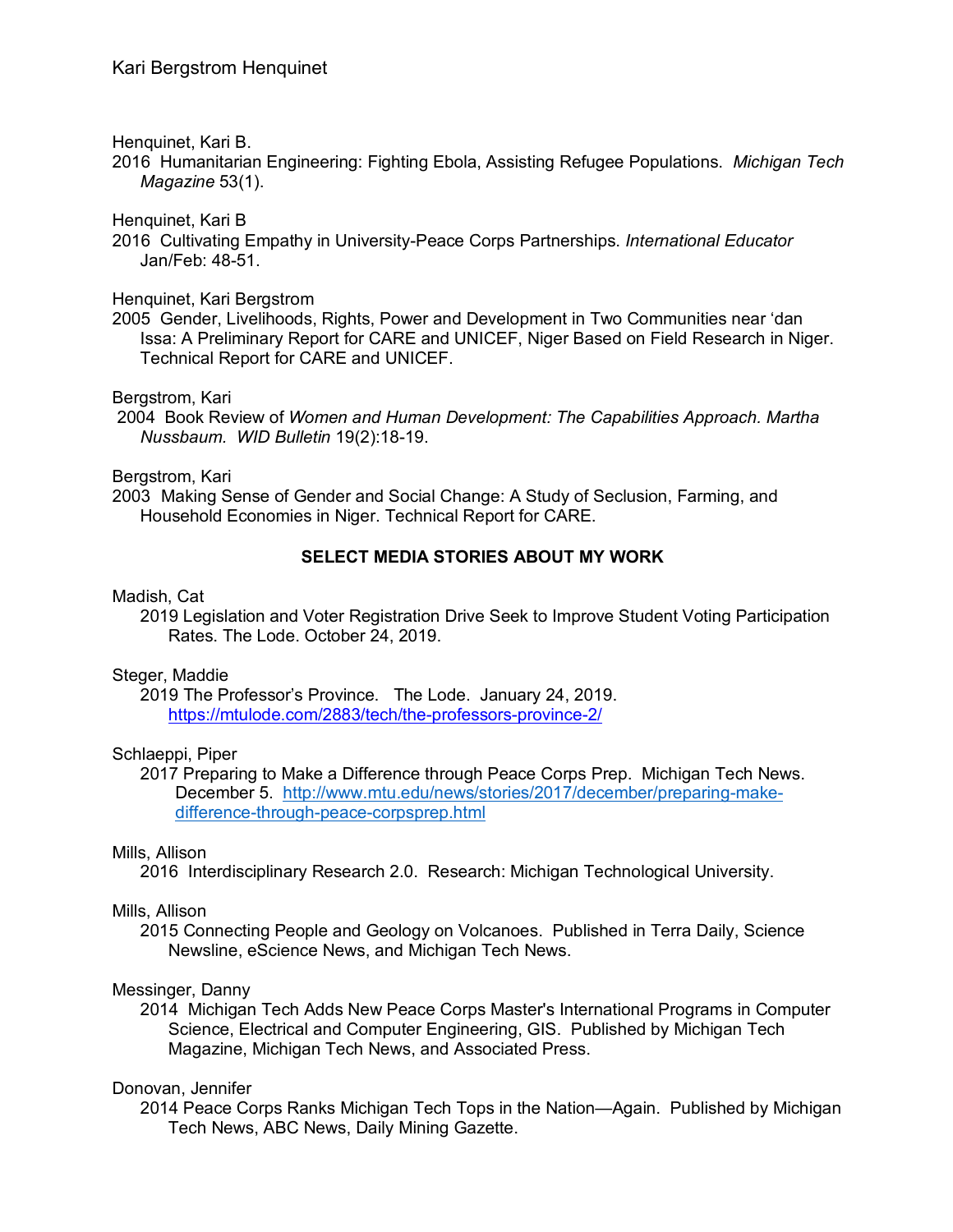### **GRANTS AND AWARDS**

Proposal for the Initiative on Sustainability & Resilience Educational Innovations Program, Michigan Technological University Tech Forward. P.I. Awarded for May 2022.

IDEAHub Education for the 21<sup>st</sup> Century Tech Forward Grant for GivePulse Community Engagement Platform Pilot. Michigan Technological University. AY2020-2021

Exceptional Teaching Evaluation Recognition for Large Sections, December 2020 for SS 2100 Introduction to Cultural Anthropology. Michigan Technological University.

Proposal to Superior Health Foundation, "Superior Health Foundation Community Ambassadors in Health." Principle Investigator. Awarded Spring 2019.

Proposal to National Science Foundation IRES Track III Collaborative Research, "Coupling Participatory and Hydrological Research for Adapting to Extreme Hydrometeorological Events in Agricultural Communities, El Salvador." Senior Personnel. Awarded May 2019.

Proposal for a Peace Corps Prep Program at Michigan Technological University. Principle Investigator. Approved by Peace Corps, April 17, 2015 resulting in MOC between Peace Corps and Michigan Tech.

Proposal for a Master's International Program in Computer Science and Electrical and Computer Engineering Master's of Science at Michigan Technological University. Principle Investigator. Approved by Peace Corps, March 13, 2014 resulting in MOA between Peace Corps and Michigan Tech.

Fellow Status, Society for Applied Anthropology. Approved by the Board of Directors and awarded November 13, 2012.

Research Excellence Fund Scholarship & Creativity Grant, Michigan Technological University, Summer and Fall 2012. Principle Investigator. Funded \$5300 for field work on project "Evangelicals and Global Poverty after WWII: Bob Pierce's Encounters with Global Poverty 1947-1967."

Dissertation Completion Fellowship, Graduate School, Michigan State University, Fall 2006.

Fulbright-Hays Doctoral Dissertation Research Abroad Grant, U.S. Department of Education, funded dissertation field research in Niger on "Foreign Aid and Gender in Niger: A Study of Local Interactions with Gender Policies in Transnational Aid Institutions," 2003-2004.

Foreign Language and Area Studies Fellowships, U.S. Department of Education through the Center for Advanced Study of International Development and the Women and International Development Program, Michigan State University, Academic Year 2002-2003, Academic Year 2001-2002, Summer 2001, Academic Year 2000-2001.

Graduate Student International Travel Grant, International Studies and Programs, Michigan State University, funded travel to present at Society for Economic Anthropology Annual Meeting, Monterrey, Mexico, April 2003.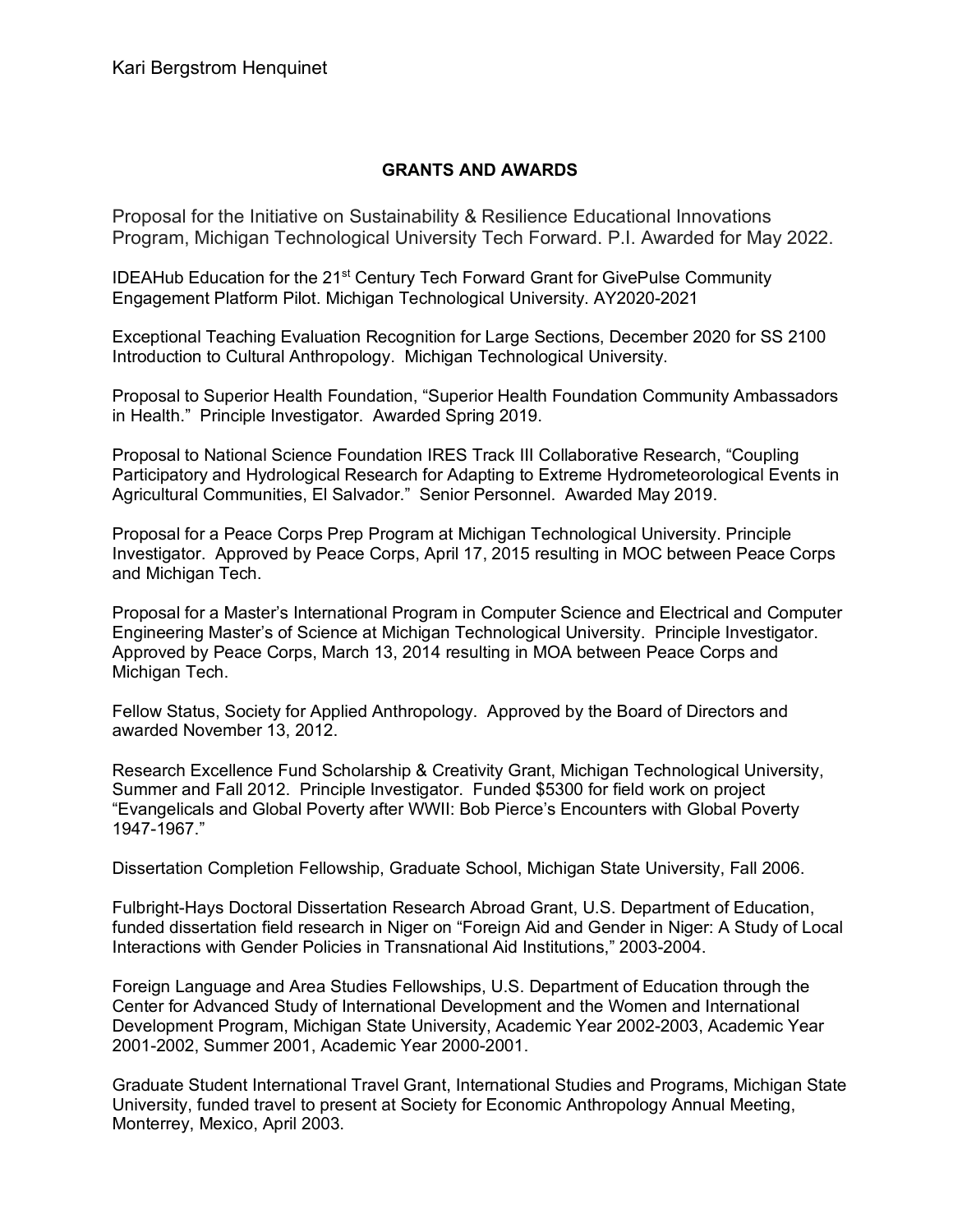National Science Foundation Ethnographic Research Training Grant through the Michigan State University Anthropology Department, funded pre-dissertation research on "Women and Land in the Maradi Region of Niger Republic," Summer 2002.

Graduate Student Research Enhancement Award, Graduate School, Michigan State University, funded advanced level French study at Université de Montréal, Summer 2002.

Rita S. Gallin Award for the Best Student Paper in Women and International Development, Women and International Development Program, Michigan State University, "Legacies of Colonialism and Islam for Hausa Women: An Historical Analysis, 1804 to 1960," December 2001.

Dual Intellectual Citizenship Summer School Scholarship, University of Pennsylvania, West Africa Research Center, and Ford Foundation, Summer 2001 in Dakar, Senegal.

# **ADMINISTRATIVE POSITIONS**

**Director, Peace Corps Prep**, Michigan Technological University, May 2015 to present.

**Director, Peace Corps Master's International (PCMI) Programs**, Michigan Technological University, August 2012 to May 2021.

Coordinate work and communication with Peace Corps Chicago regional office Coordinate work and communication with Peace Corps Washington Coordinate advertising for ten PCMI programs Handle questions about university and Peace Corps policy for students Coordinate language library and language training Coordinate recruiting and enrollment for ten PCMI programs Arrange informal education and alumni events Represent ten PCMI programs on the Graduate Faculty Council Development of new Peace Corps-related programs at Michigan Tech

**Director, Community Ambassadors Program,** Pavlis Honors College, Michigan Technological University, August 2017 to August 2021.

**Assistant Director, Women and International Development (WID) Program,** Michigan State University, October 2004 to July 2006

Program coordinator and student adviser for Gender, Justice, and Environmental Change (GJEC)

Grant writing and management for U.S. Department of Education, Compton Foundation, State Department, NEH, and other grants

Course and program development

New undergraduate major, Global and Area Studies

New undergraduate specialization, Gender and Global Change

Graduate specialization, GJEC

Organizing speaker series, workshops, and symposiums on global topics related to gender and/or social justice (e.g. Darfur, indigenous women's rights, environmental disasters) Arranging job skill building workshops for graduate students

Participation in WID and GJEC advisory committees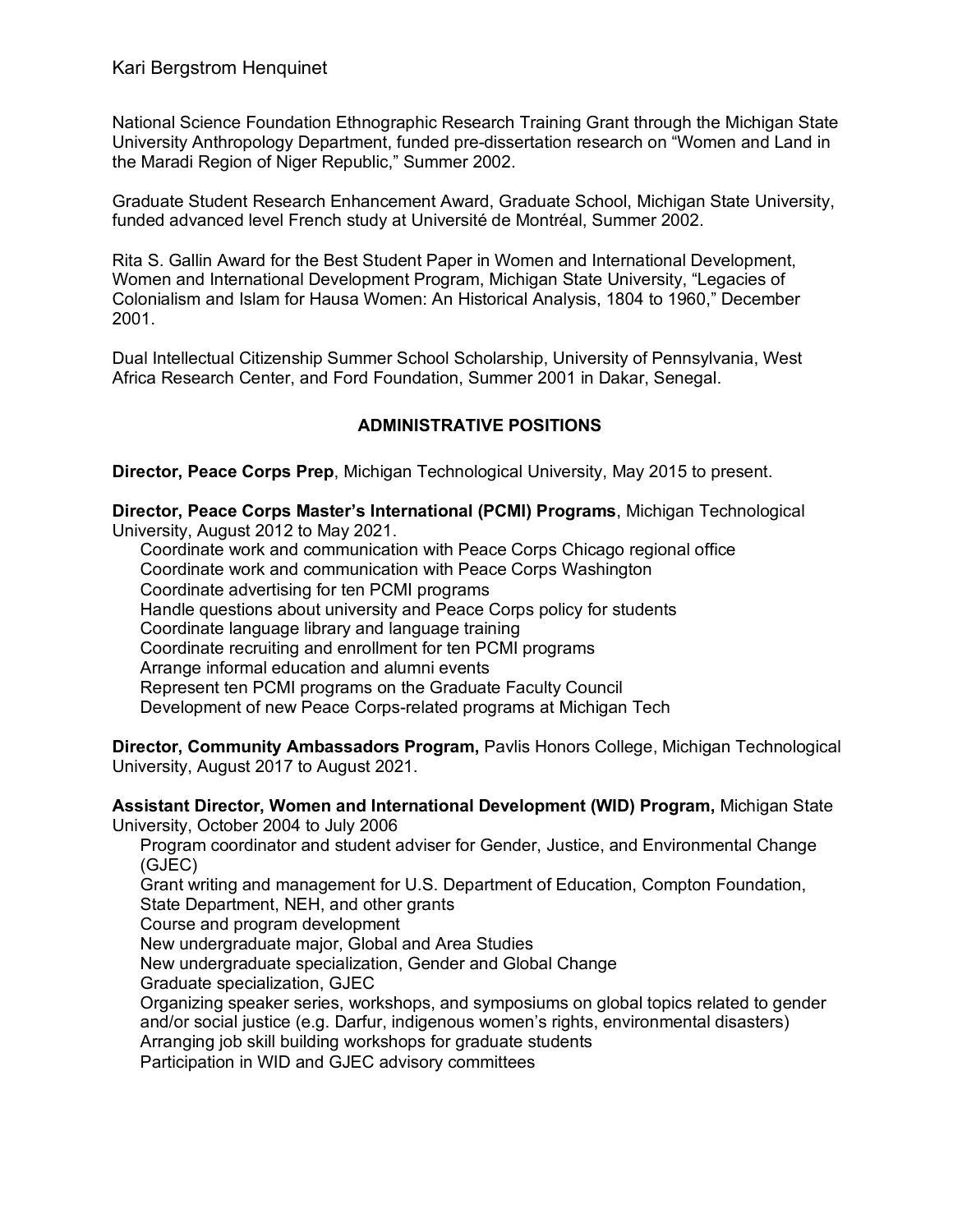# **FACULTY POSITIONS**

**Principal Lecturer,** Department of Social Sciences, Michigan Technological University, May 2020 to present. Joint appointment in Pavlis Honors College 2020-2022.

**Visiting Professor, University Studies Abroad Consortium (USAC),** University of Ghana Legon Campus, Accra, Ghana. May – July 2019.

**Senior Lecturer,** Department of Social Sciences and Pavlis Honors College, Michigan Technological University, May 2015 to May 2020.

-Teaching Cultural Dimensions of International Immersion and Research (SS 5201), Anthropology of International Development (SS 4120), Senior Seminar for Anthropology Majors (SS 4030), Preparing for Cross-Cultural Immersion Experiences (SS3961), Pavlis Honors College Seminar III (HON 4150)

-Development of new courses, curriculum, and experiential learning opportunities to support Global Literacy, Peace Corps Prep, Pavlis Honors College Scholars and Leaders, and undergraduate majors in the Department of Social Sciences.

-Advising master's research, major in Sustainability Science and Society, minor in Global Community Development Partnerships, minor in Environmental Studies, and honors students focused on community engagement and global learning.

-Maintaining partnership with and preparing students for Dakar Institute of African Studies, Dakar, Senegal and other study abroad opportunities.

-Directing Community Ambassadors and Peace Corps Partner Programs

**Lecturer**, Department of Social Sciences, Michigan Technological University, August 2012 to May 2015.

-Taught Cultural Dimensions of International Immersion and Research (SS 5201), Senior Seminar for Anthropology Majors (SS 4030), African Histories and Cultures (SS 3910), and Global Issues (UN 1025).

-Adviser for Anthropology Majors (Fall 2008 – Summer 2014)

-Assist undergraduate anthropology majors with course selection, determining requirements for graduation, problem solving, and filing required paperwork with the registrar and other offices on campus

-Oversee senior thesis projects for all anthropology majors and other students doing anthropological theses, including preparing IRB applications, linking students with appropriate project advisors, and teaching senior seminar course

-Coordinate meetings for anthropology faculty to discuss curriculum issues, senior projects, and program assessment

**Visiting Assistant Professor, Department of Social Sciences,** Michigan Technological University, August 2007 to August 2012.

-Teaching and development of first year seminar on Global Poverty (UN 1001), African Histories and Cultures (SS 3910), Ethnographic Methods (SS 3211), World Resources and Development (SS 3410), Senior Seminar for Anthropology Majors (SS 4030), Social Science Methods (SS 4010), World Peoples and Environments (SS 2100, an introduction to cultural anthropology), Social Inequality (SS 3750), Development Institutions and Culture (SS 5010), and Cultural Dimensions of International Immersion and Research (SS 5010). -Adviser for Anthropology Majors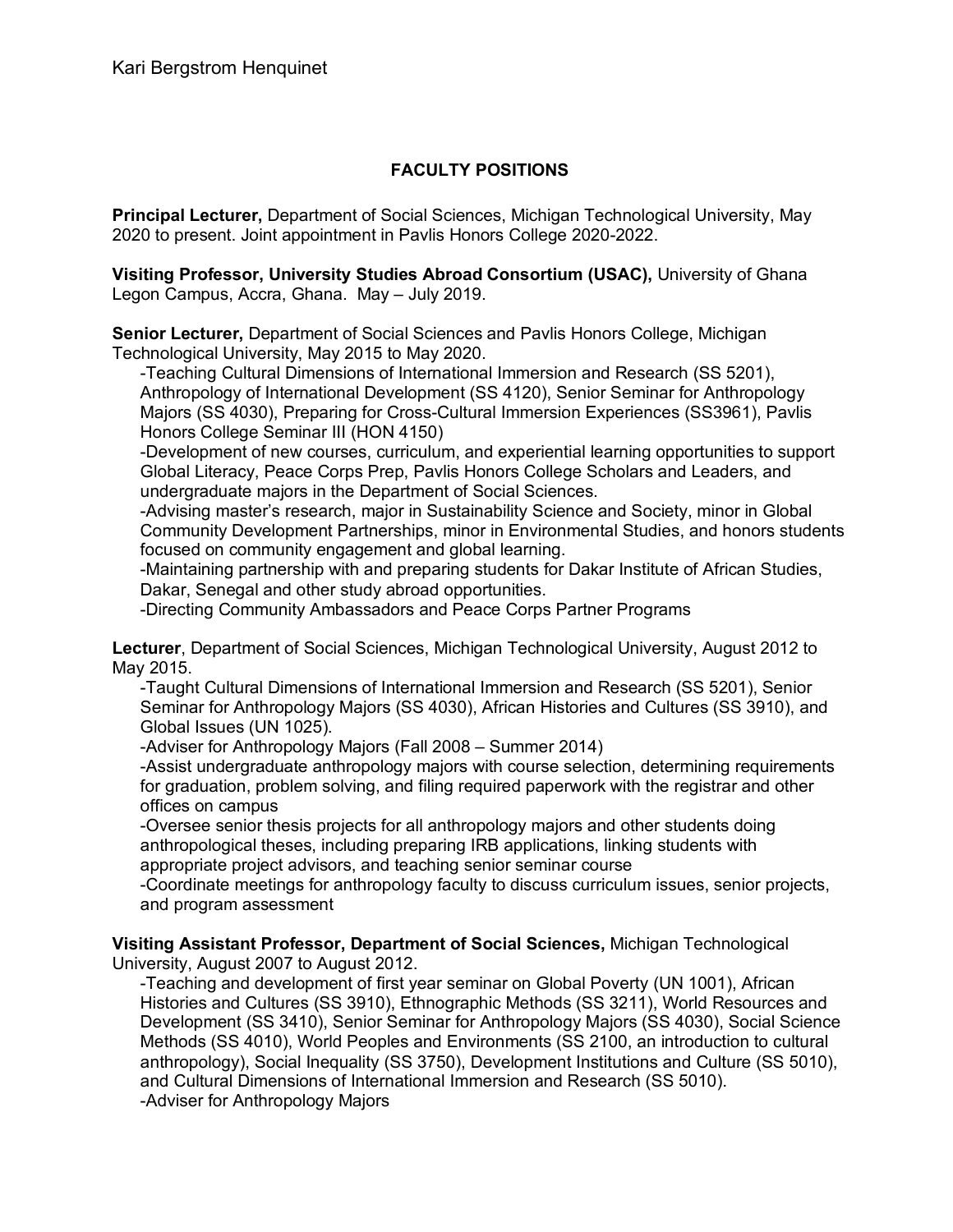-Assist undergraduate anthropology majors with course selection, determining requirements for graduation, problem solving, and filing required paperwork with the registrar and other offices on campus

-Oversee senior thesis projects for all anthropology majors and other students doing anthropological theses, including preparing IRB applications, linking students with appropriate project advisors, and teaching senior seminar course

-Coordinate meetings for anthropology faculty to discuss curriculum issues, senior projects, and program assessment

-Grant writing with various teams of collaborators for NSF programs and USAID. -Co-Instructor**,** Sustainable Futures 2 (ENG 5520), Michigan Technological University, February 2011 and February 2012. Teach graduate seminar unit on Modernization theory, international development, and sustainability.

-Co-instructor, Pavlis Institute for Global Technological Leadership, Michigan Technological University. May and June 2008. Taught research methods portion of preparatory course (UN 3402) for students going to Ghana.

**Instructor, Anthropology Department, Michigan State University,** January to May 2005. Developed and taught Gender Relations in Comparative Perspective (ANP 220).

# **OTHER INTERNATIONAL DEVELOPMENT AND PROGRAM POSITIONS**

**Research Partnership with Lutheran World Relief- El Salvador & Consortium of Universities for the Advancement of Hydrologic Science, Inc. (CUAHSI)** through the National Science Foundation International Research Experience for Students Grant awarded to Michigan Technological University. Co-developed and taught ethnographic field school (2021), mentored student researchers in El Salvador (2021), and qualitative data analysis (2021 present).

**Visiting Professor, University Studies Abroad Consortium (USAC),** University of Ghana Legon Campus, Accra, Ghana. May – July 2019.

**Graduate Assistant, African Studies Center,** Michigan State University, August to December 2004, May to August 2003, and September 2000 to May 2001

-Wrote curriculum on Africa for the World Wide Web http://exploringafrica.matrix.msu.edu/ -Compiled data on Africa-related faculty research http://www.africa.msu.edu/research.php

# **Graduate Assistant, Center for Advanced Study of International Development (CASID),**

Michigan State University, March to December 2003

-Editor of CASID Current newsletter

-Created on-line database for CASID video library

**Team Member, Maradi Integrated Development Project**, Maradi, Niger Republic, July 1997 to August 1999

-Developed curriculum and trained rural health workers and development committees

-Researched and wrote reports on acacia tree project, collaborating with Australian Tree Resources Program, CSIRO Division of Forestry, Australia

-Taught community development seminars for University of Saskatchewan visiting nursing students and Peace Corps volunteers

**Internship, Kuluva Hospital Primary Health Care Department,** Arua, Uganda through the HNGR Program, Wheaton College, June to December 1995

-Conducted research on local health beliefs and practices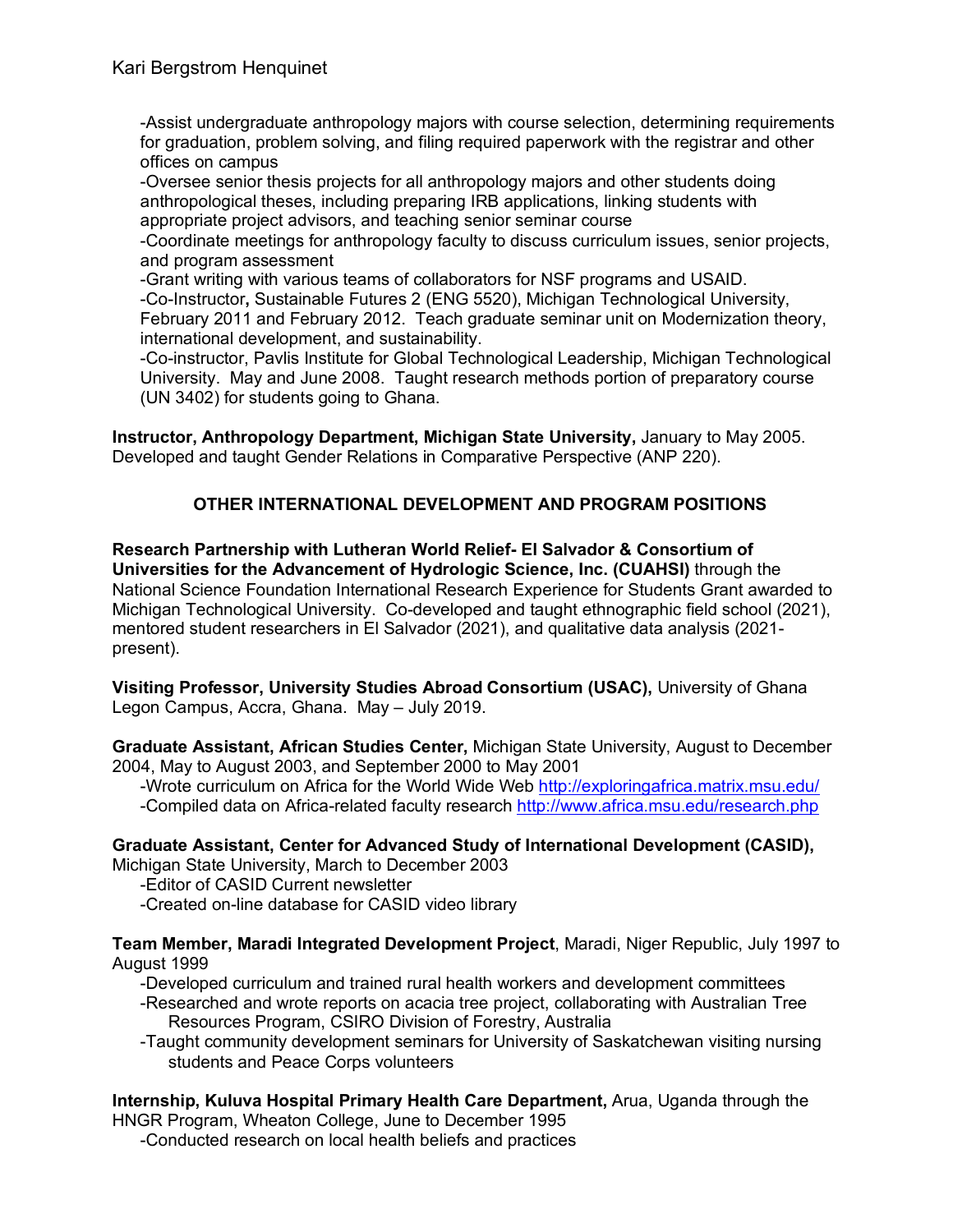-Collected baseline community health data in rural towns surrounding the hospital

### **LANGUAGE ABILITIES**

Hausa: Fluent. Three years field experience, three years course work at Michigan State University, one summer course at Université Abdou Moumouni, Niamey, Niger

French: Conversational. Advanced courses at Université de Montréal and Michigan State University, Intermediate III courses at Université Laval

Spanish: Beginner-Intermediate. Equivalent of 1.5 years of college Spanish at Michigan Technological University.

### **GRADUATE COMMITTEES AND RESEARCH ADVISING**

#### **Advisor for Graduate Students:**

-Lindsay Davis, co-advisor (Geology and Peace Corps Master's International), May 2015 to August 2016. "Disaster Risk in a Rural Environment: A Case Study Assessing Vulnerability and Natural Hazards in El Centro, San Ignacio, Chalatenango, El Salvador."

-Celine Carus, co-advisor (Geology and Peace Corps Master's International), May 2018 to August 2020. "Quantifying Water Recharge and Water Use in Hand Dug Wells: A Case Study of Thiawor, Senegal, West Africa."

-Heather Thole, co-advisor (Geology and Peace Corps Master's International), January 2017 to May 2020. "The Impacts of Accessibility on Vulnerability of Place in Comfort Castle, Jamaica."

-Micah Koller, co-advisor (Mechanical Engineering and Peace Corps Master's International), September 2018 to December 2019. "Design and Development of Personal Protective Equipment Products to Reduce the Impacts of Machete Injuries for Indigenous Ngabe Subsistence Farmers in Bocas Del Toro, Panama."

#### **Advisor for Anthropology Senior Thesis Students:**

-Brian Marzka (2016), "Culture in the Classroom: An Ethnographic Look at Social Studies in Secondary Education"

-Marc Hoffman (2016), "Stewardship and the Environment in a Copper Country Church"

-Amanda DuFour (2013), "Overcoming Disaster: The L'Anse Fire of 1896"

-Kathleen Root (2012), "Paavola Wetlands: A Case of a Multispecies Interpretive Plan"

### **Undergraduate Research Mentor:**

Erin Doran (fall 2021 and spring 2022) Ethan Gerds (spring 2022) Kaitlyn Black (spring 2022)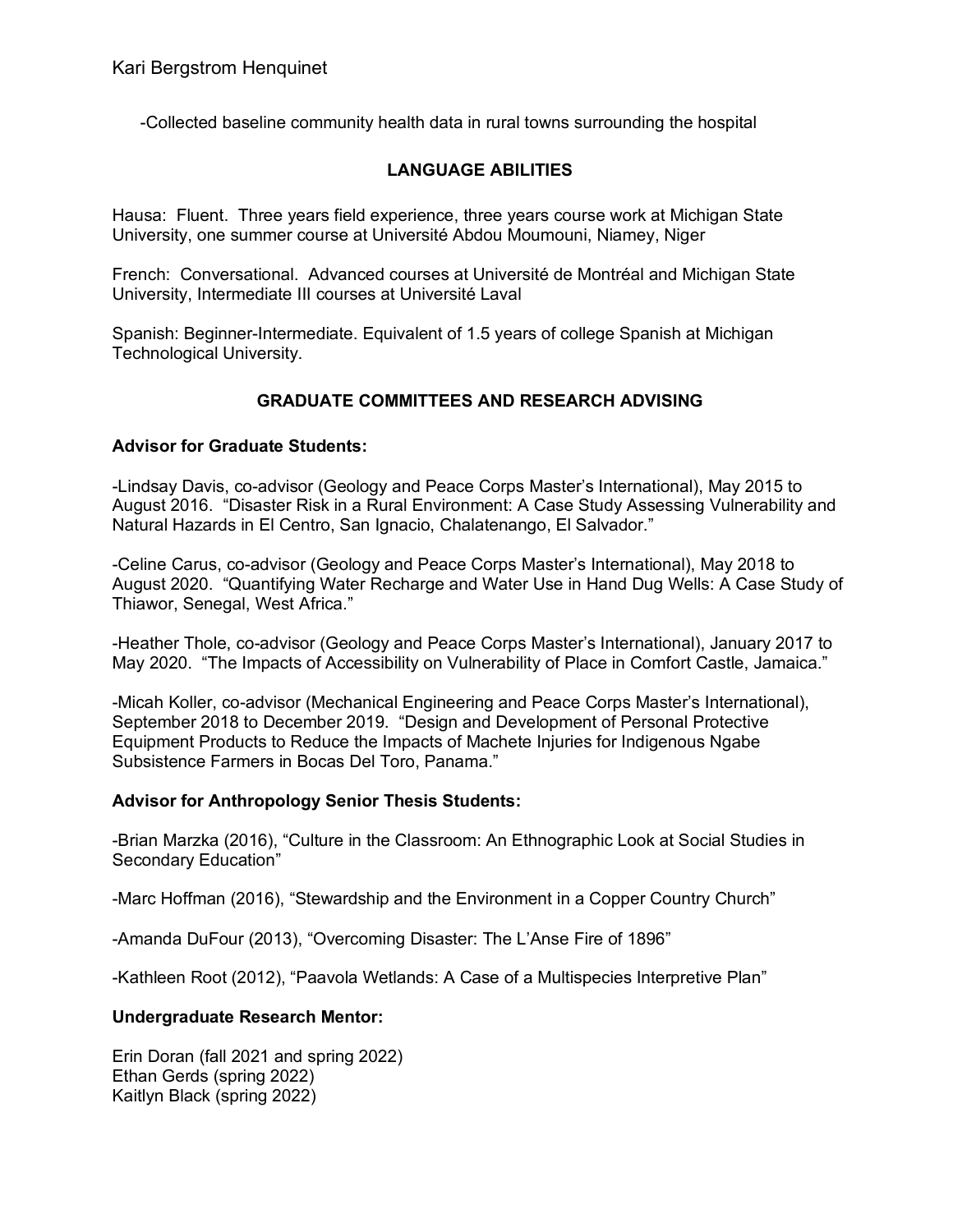# **Graduate Student Committee Member:**

# *Students Who Have Graduated (45)*

-Tristan Odekirk (Civil and Environmental Engineering and Peace Corps Master's International Program, Michigan Technological University), Spring 2018 to May 2021 -Sarah Peterson (Civil and Environmental Engineering and Peace Corps Master's International Program, Michigan Technological University), April 2020 to May 2021 -Aprille Hibbard (Biological Sciences and Peace Corps Master's International Program, Michigan Technological University), August 2020 to December 2020 -Kelsey Kirkland (Geology and Peace Corps Master's International Program, Michigan Technological University), November 2017 to December 2020 -Parijata Prabhakara (Mechanical Engineering and Peace Corps Master's International Program, Michigan Technological University), Spring 2018 to May 2020 -Johanna Thill (Mechanical Engineering and Peace Corps Master's International Program, Michigan Technological University), September 2018 – December 2019. -Cameron Koizumi (Civil and Environmental Engineering and Peace Corps Master's International Program, Michigan Technological University), August 2015 to December 2019 -Deanna Seil (Forestry and and Peace Corps Master's International Program, Michigan Technological University), May 2019 to May 2020 -Rhiley Allbee (Forestry and and Peace Corps Master's International Program, Michigan Technological University), January 2018 to May 2019 -Rachel Ledebuhr (Applied Science Education and Peace Corps Master's International Program, Michigan Technological University), January 2018 to May 2019 -Jacob Babb (Applied Science Education and Peace Corps Master's International, Michigan Technological University), March 2016 to May 2019 -Karl Palm (Applied Natural Natural Resource Economics and Peace Corps Master's International, Michigan Technological University), January 2018 to December 2018. -Rita Neff (Civil and Environmental Engineering and Peace Corps Master's International Program, Michigan Technological University), April 2015 to December 2018 -Witucki, Mary (Geology and Peace Corps Master's International Program, Michigan Technological University), Summer 2015 to December 2018 -Helen Amiri (Civil and Environmental Engineering and Peace Corps Master's International Program, Michigan Technological University), January to May 2018 -Cole Bedford (Civil and Environmental Engineering and Peace Corps Master's International Program, Michigan Technological University), August 2017 to May 2018 -Zachary Blehm (Applied Science Education and Peace Corps Master's International Program, Michigan Technological University), September 2015 to May 2018 -Vincent Manzie (Rhetoric, Theory, and Culture, Michigan Technological University), September 2015 to 2017 -Frank Dubasik (Civil and Environmental Engineering and Peace Corps Master's International Program, Michigan Technological University), January 2015 to 2017 -Mariah Maggio (Environmental Policy Masters, Department of Social Sciences, Michigan Technological University), May 2011 to 2017 -Gwen Jacobson (Biology and Peace Corps Master's International, Michigan Technological University), September 2016 to August 2017 - Dave Fenlon (Biological Sciences and and Peace Corps Master's International Program, Michigan Technological University), April 2012 to May 2017 -Leigh Miller (Civil and Environmental Engineering and Peace Corps Master's International Program, Michigan Technological University), April 2014 to December 2016 -Robert Hayes (Mechanical Engineering and Peace Corps Master's International Program,

Michigan Technological University), March 2013 to December 2016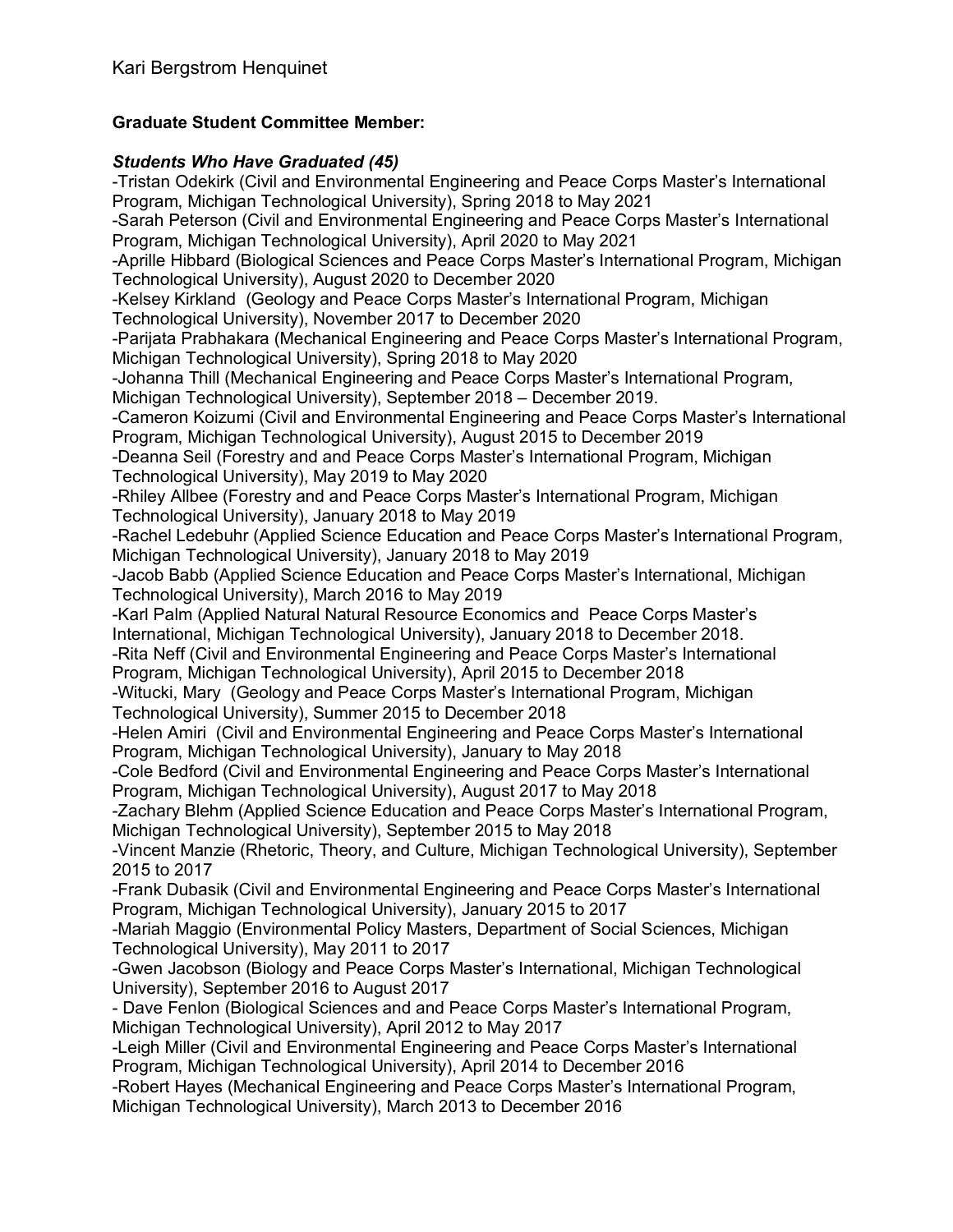-David Kierys (Civil and Environmental Engineering and Peace Corps Master's International Program, Michigan Technological University), February 2013 to December 2016

-Rebecca Midkiff (Civil and Environmental Engineering and Peace Corps Master's International Program, Michigan Technological University), February 2013 to August 2016

-Edrick Ramos (Geology, Peace Corps Master's International Program, Michigan Technological University), January 2014 to September 2016

-Brad Wells (Biology and Peace Corps Master's International Program, Michigan Technological University), September 2015 to April 2016

-Kristine Nachbor (Biology and Peace Corps Master's International Program, Michigan Technological University), September 2012 to April 2016

-Stephen Dadugblor (Rhetoric, Theory, and Culture, Ph.D., Michigan Technological University). May 2015 to April 2016

-Erinn Kunik (Civil and Environmental Engineering and Peace Corps Master's International Program, Michigan Technological University), April 2012 to December 2015

-Luke Bowman (Geology, Ph.D., Michigan Technological University), September 2010 to December 2015

-Allie Archer (Civil and Environmental Engineering and Peace Corps Master's International Program, Michigan Technological University), April 2012 to August 2015

-Donald Norris (Mechanical Engineering and Peace Corps Master's International Program, Michigan Technological University), September 2014 to December 2014

-Eduardo Cabret (Science Education M.S. and Peace Corps Master's International Program, Michigan Technological University), January 2014 to August 2014

-Melanie (Xuna) Yang (Environmental and Energy Policy M.S. Program, Michigan Technological University), October 2013 to May 2015

-Alejandra Alvarez (Industrial Heritage and Archaeology, Master's, Michigan Technological University), November 2012 to December 2013

-Fahimeh Baziari (Forest Resources and Environmental Sciences and Peace Corps Master's International, Michigan Technological University), April 2012 to May 2015

-Olga Cano (Civil and Environmental Engineering and Peace Corps Master's International Program, Michigan Technological University), April 2012 to May 2015

-Colin Casey (Civil Engineering and Peace Corps Master's International Program, Michigan Technological University), January to May 2012. "An Assessment of Water and Sanitation Infrastructure at Primary Schools in Rakai District, Uganda."

-Jesse Silverman (Geology and Peace Corps Master's International Program, Michigan Technological University), January to May 2011. "'The Need Obliged Us': Culture as Capacity during the Hurricane Stan Emergency Response. A Case Study from Tectitan, Huehuetenango, Guatemala."

-Heather Tahtinen (Rhetoric and Technical Communication, Master's, Michigan Technological University), March to May 2011. "Examining the 'Cougar' in Contemporary Visual Media: Postfeminism, Representation, and the Myth of Feminine Power."

-Katie Snyder Marr (Rhetoric and Technical Communication, Master's, Michigan Technological University), February to May 2010. "Feminism as Enlightenment Ethos."

-Kevin Hale (Mechanical Engineering, Peace Corps Master's International, Michigan Technological University), January to May 2015.

-Ruby Pappoe (Rhetoric, Theory, and Culture, Masters, Michigan Technological University), January to May 2015.

# *Current Students*

-Beth Bartel (Geology, Ph.D. program, Michigan Technological University), August 2020 to present.

-Paola Rivera-Gonzalez (Geology, M.S. program, Michigan Technological University), October 2021 to present. Mentor for Paola's Michigan Space Grant Consortium Graduate Research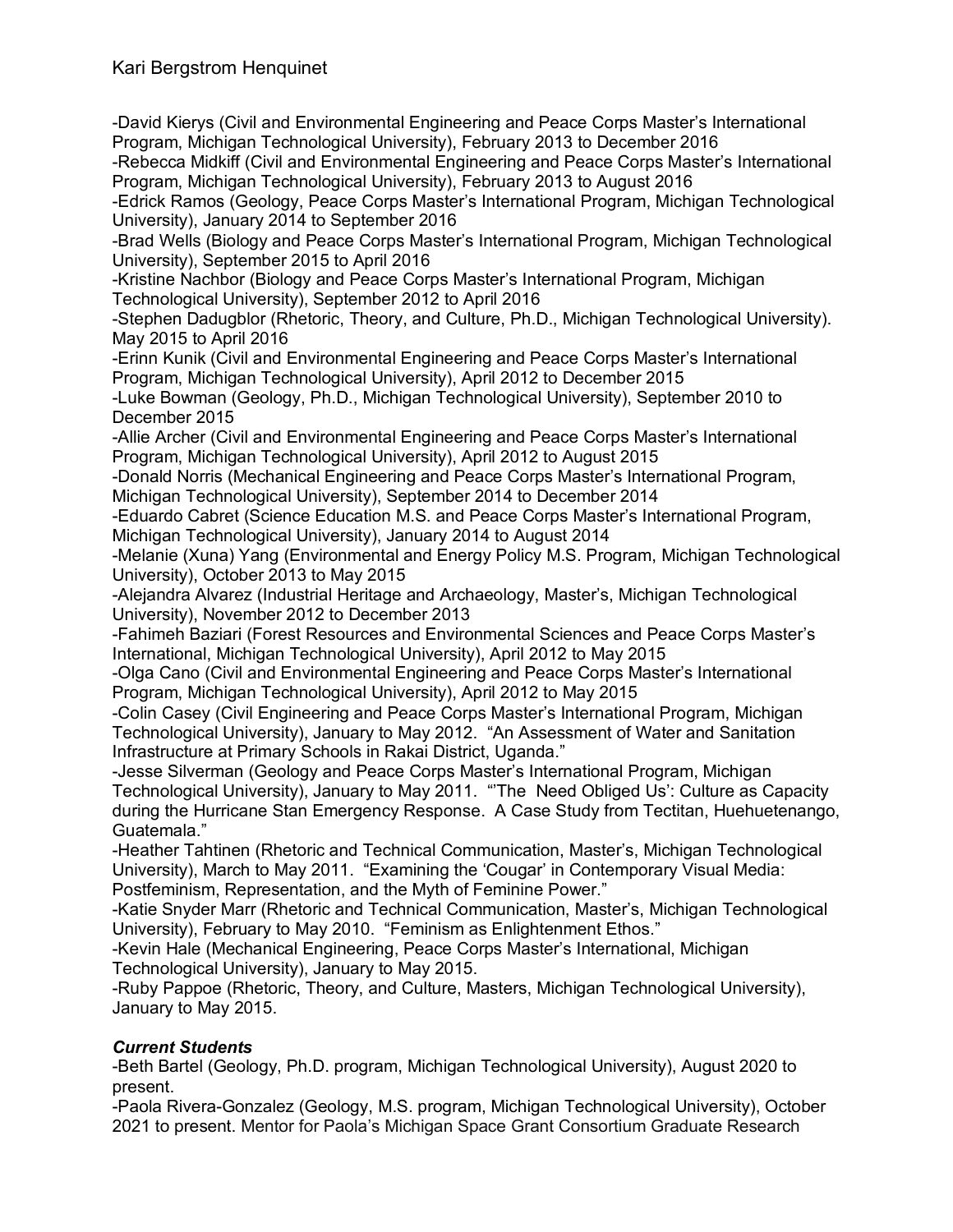Award 2022, "Impacts of La Canícula ("Dog Days of Summer") on Agriculture and Food Security in Salvadoran communities in the Central American Dry Corridor."

### **PROFESSIONAL AND UNIVERSITY SERVICE**

**NGOs and Nonprofits Interest Group, American Anthropological Association, Board Member.** May 2021 to present.

**League of Women Voters of the Copper Country, Board Member.** April 2021 to present.

**Pavlis Honors College Search Committee Chair.** Spring 2022.

**NAFSA Region V Teaching, Learning, Scholarship Knowledge Community Representative & Member of NAFSA Region V Leadership Team**, NASFA: Association of International Educators. Summer 2018 to December 2021.

**NAFSA Research Symposium Proposal Reviewer,** NASFA: Association of International Educators, February 2019, September 2019, February 2020, September 2020.

**NAFSA Annual Conference Session Proposal Reviewer** for Teaching, Learning, Scholarship Knowledge Community, NASFA: Association of International Educators. Fall 2018 to present.

**Anthropology of Religion Group Steering Committee**, American Academy of Religion, Fall 2012 to December 2018. Plan and review research papers for and preside at sponsored sessions at annual meetings (6 years).

**FACET (Faculty Academy on Excellence in Teaching) Member of the Editorial Review Board** for the *Journal of the Scholarship of Teaching and Learning* and the *Journal of Teaching and Learning with Technology*, Indiana University. February 2017 to 2019 https://facet.iu.edu/

**Peer Reviewer for Manuscripts:** *Journal of the American Academy of Religion, Journal of Religious Ethics, African Studies Review, GSA Bulletin, Journal of the Scholarship of Teaching and Learning*, *Gendered Perspectives on International Development, ASEE Annual Conference, Routledge Press, NAFSA Research Symposium Series, Society and Natural Resources.* 

**IDEA Hub Leadership Team and Co-chair for Global and Community Engagement Group,**  Pavlis Honors College. August 2019 to present. **Co-chair for Signature Experience Group.**  Spring 2021.

**Education in the 21st Century Tech Forward, Committee Member.** January – April 2019.

**All In Democracy Challenge, Committee Chair.** Summer 2017 to present. Plan and coordinate strategies to increase student voter registration and engagement at Michigan Tech. 500 new Michigan voters registered 2017-2019. **Co-coordinator** with voter registration and education efforts in fall 2020 & 2021. 64 downloads for MTU Voting Canvas Module. Estimated 200 voters assisted with registration/absentee information.

**Anishinaabe Racial Justice Conference,** Volunteer. January 2017 to 2020.

**Showing Up for Racial Justice,** Volunteer Member. Fall 2016 – 2019.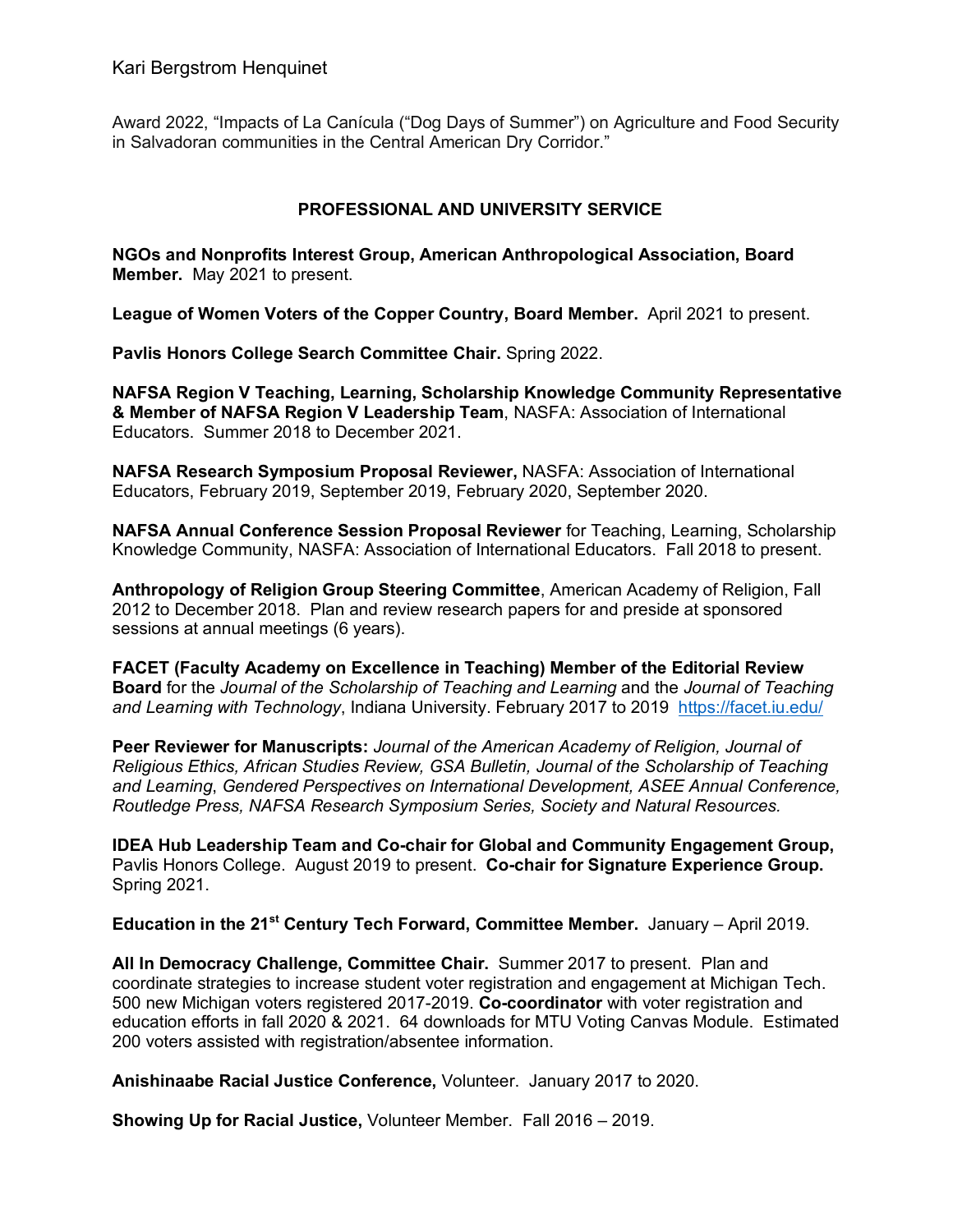**Curriculum Committee Member,** Department of Social Sciences, Michigan Technological University. September 2008 to May 2009, and Fall 2015. August 2018 to present.

**Global and Community Engagement (D80) Annual Conference Planning Committee**, Michigan Technological University, 2016 to 2020.

**Graduate Faculty Council Member,** Michigan Technological University, Fall 2012 to Spring 2021.

**Pavlis Honors College Steering Committee,** Michigan Technological University, college strategic planning and program development. Spring 2015 to present.

**Pavlis Honors College Curriculum and Assessment Committee,** Michigan Technological University, August 2016 to present.

**Pavlis Honors College Goal Committees,** Michigan Technological University, August 2016 to 2020.

**Assessment Coordinator for Anthropology or Sustainability Science and Society Majors,** Department of Social Sciences, Michigan Technological University, Fall 2011 – Fall 2015, Fall 2018 to present.

**Community-Engaged Scholarship and Service Task Force, Chair,** Pavlis Honors College and Graduate School, Michigan Technological University, September 2016 to September 2017.

**Global Literacy Undergraduate Student Learning Goal and Assessment Committee,**  Michigan Technological University, Fall 2013 to Summer 2018. *Co-Chair* June 2016 to August 2018. Created and managed faculty grant program AYs 2016-2018.

**Pavlis Honors College Transformational Education Collaborative**, Michigan Technological University, Faculty learning community participant selected by application process. September – December 2015.

**Global Issues Course Development Committee**, General Education Program, Michigan Technological University, Fall 2012 – Spring 2013.

**World Cultures Assessment Committee,** General Education Program, Michigan Technological University, May 2011. Assessed student writing for intercultural knowledge and competence using the LEAP rubric from the Association of American Colleges and Universities.

**Anthropology Club Faculty Advisor,** Michigan Technological University, Fall 2011 to 2017.

**Planning Committee Member,** New Center for the Study of Gender in Global Context (GenCen), Michigan State University, January to May 2006

**Women and International Development Advisory Committee,** Michigan State University, October 2004 to July 2006

**Gender, Justice, and Environmental Change Advisory Committee,** Michigan State University, October 2004 to July 2006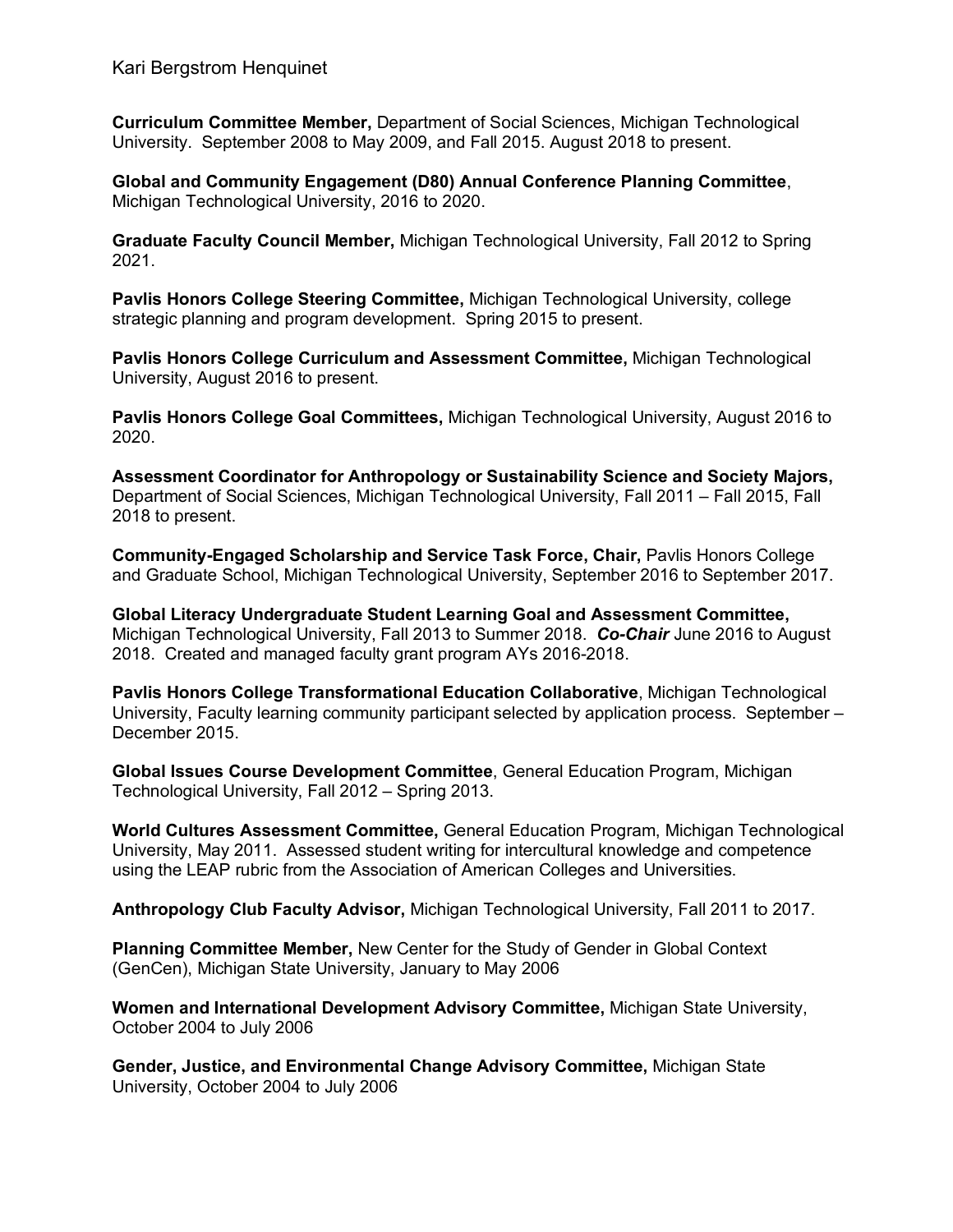### **CONFERENCE RESEARCH AND TEACHING PRESENTATIONS**

- 2021 "Responsibilities of Working Around, On, Through, With, and For NGOs and Non-Profits." Roundtable discussant for executive session of Interest Group in NGOs and Nonprofits. American Anthropological Association Annual Meeting. November 20
- 2021 Education Abroad Program Assessment Roundtable. Co-facilitator. NAFSA Region V All-Region Summit. October 13
- 2021 "Water Once a Month: Graduate Students and Water Scarcity Issues in Rural El Salvador," Co-authored with John Gierke, Luke Bowman, Beth Bartel, Angie Carter, Nelson Andres Aguilar, J Fredy Cruz Centeno, Emily Clark. Geological Society of America Abstracts with Programs, v. 53, no. 6, https://doi.org/10.1130/abs/2021AM-371159
- 2021 "Equity in Designing a Summer International Research Experience: Recruitment and Partnerships for a Graduate Field School in El Salvador." Co-presenter with John Gierke, Luke Bowman, Angie Carter, and Emily Clark. American Society of Civil Engineers (ASCE) Environmental & Water Resources Institute (EWRI), Milwaukee, WI. June.
- 2021 "Missionary, Citizen, and Consumer: A Genealogy of Child Sponsor Ethical Self-Formation." Presenter at Society for the Anthropology of Religion Virtual Conference. May.
- 2020 "Roundtable on Teaching, Learning, and Scholarship." Presenter and facilitator. NAFSA Region V Virtual Conference. October.
- 2019 "Teaching at Home and Abroad: Repackaging Courses for Study Abroad." Co-presented with Carl Blair. NAFSA Region V Conference, Milwaukee, WI, November.
- 2019 "An Educational Framework to Promote Self-Authorship in Engineering Undergraduates," Co-authored with Fiss, Laura Kasson, Lorelle A. Meadows, Mary Raber, Kari B. Henquinet, and Richard Berkey. American Society for Engineering Education (ASEE) Annual Conference, Tampa, FL, June.
- 2018 "Time, Ethical Self-Formation, and Making Meaning of Suffering in Early World Vision Humanitarianism." In panel "Ethical Self-Making in Social Justice and Humanitarianism: An Interdisciplinary Dialogue in the Anthropology of Ethics" co-sponsored by Anthropology of Religion and Comparative Religious Ethics Units for the American Academy of Religion Annual Meeting, Denver, November
- 2018 "Global Learning through Local Engagement in University Communities." Co-presenter Parijata Prabhakara. NAFSA Region V Conference, Schaumburg, IL, October
- 2018 "Towards a Social Science Framework for Assessing and Preparing Communities and Authorities on Unrestful Volcanoes: A Case Study at Cayambe Volcano, Ecuador." Coauthored presentation with Julie Morin, Luke Bowman, and Kari Henquinet. American Association of Geographers Annual Meeting, New Orleans, April
- 2016 "Exploring Roots of Neoliberal and Faith-Based Development: Evangelical Christians and Modernization Theorists in Wartime Korea and Vietnam." American Anthropological Association Annual Meeting, Minneapolis, November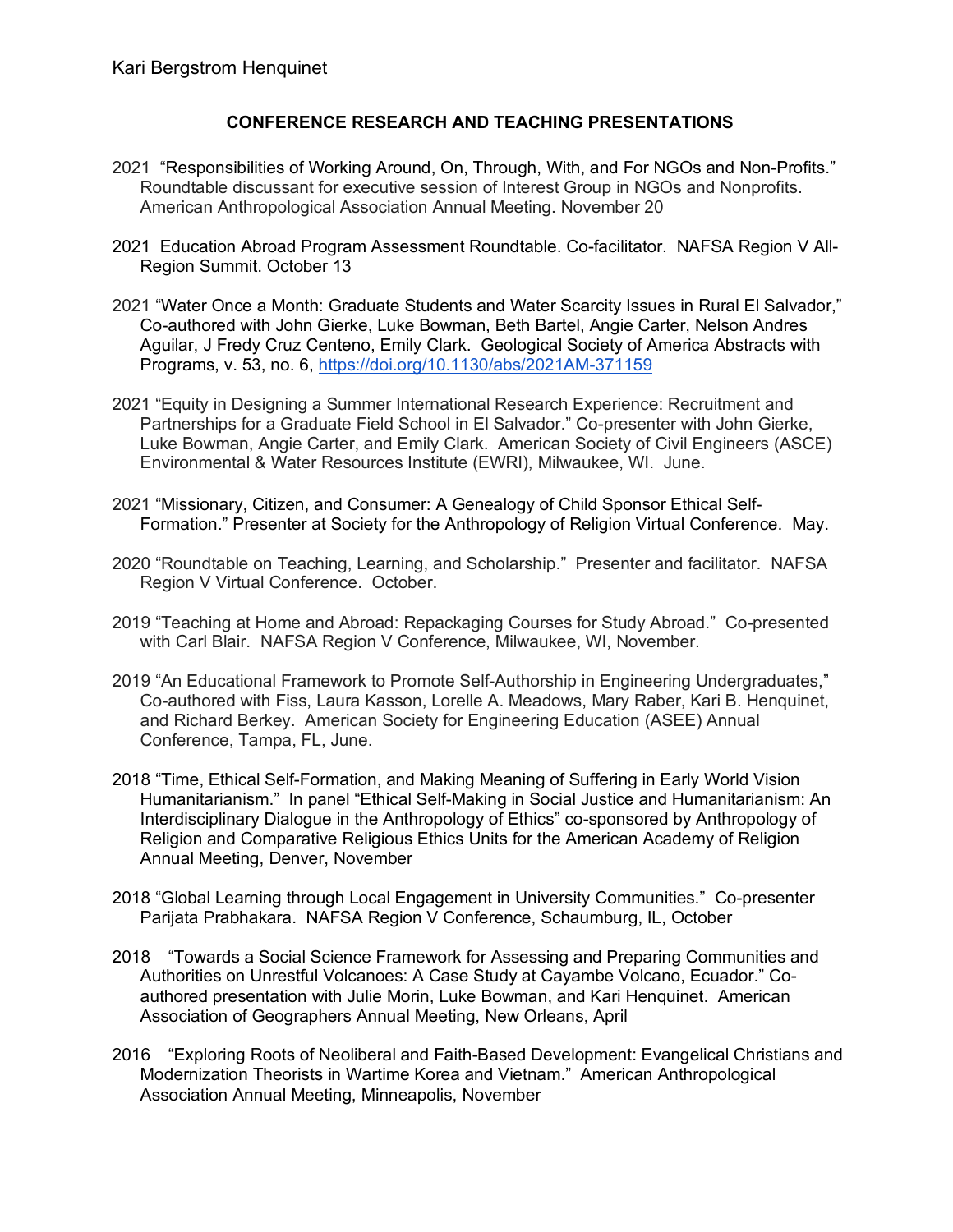- 2016 "Designing Curriculum to Enhance Experiential Learning Abroad." NAFSA Annual Conference, Presentation for Poster Session *Enhancing Learning Before, During, and After Education Abroad*. Denver, CO, May/June
- 2014 "Child Sponsorship, Saving Lives, and Fundraising: Sharing the Face of Suffering with Mid-20th Century Evangelical America." American Anthropological Association 2014 Annual Meeting, Washington, D.C., December
- 2013 "Engaging Mid-20th Century Liberalisms: World Vision and Neo-evangelical Private Voluntary Aid Abroad." American Anthropological Association 2013 Annual Meeting, Chicago, November
- 2013 "Roots of Neo-evangelical Development Institutions and Visions of Modernity: The Case of World Vision (1950-1967)." Society for Applied Anthropology 2013 Annual Meeting, Denver, March
- 2012 "Social Vulnerability as a Contributing Factor to Disasters in Central America: A Case Study at San Vicente Volcano, El Salvador." American Geophysical Union Annual Meeting. Co-authored poster presentation with Luke Bowman and John Gierke, December.
- 2012 "Rainfall-Induced Landslides and Disaster Risk Reduction at San Vicente Volcano, El Salvador." RPCV Graduate Research Conference, Peace Corps Connect: Minneapolis 2012 Conference. Co-authored presentation with Luke Bowman, Fredy Cruz, and John Gierke. June
- 2009 "Neoliberalism, Gender, and Adaptations of Transnational Aid Organizations in Niger." American Anthropological Association Annual Meetings, Philadelphia, December
- 2008 "Gender, Neoliberalism, and Adaptations of Transnational Aid Organizations in Niger." African Studies Association 51st Annual Meeting, Chicago, November
- 2007 "Translating Gender and Rights in Niger: What Happened to the 'Radical Challenge to Patriarchy?'" American Anthropological Association Annual Meetings, Washington, D.C., November
- 2006 "Behind and Beyond Mud Walls: The Rise of Wife Seclusion in Rural South-Central Niger." American Anthropological Association Annual Meetings, San Jose, November
- 2006 "Participatory Development and Socio-economic Hierarchies: Local Reformulations of Global Development Discourses in South-Central Niger." African Studies Association 49<sup>th</sup> Annual Meeting, San Francisco, November
- 2006 "Behind and Beyond Mud Walls: The Rise of Wife Seclusion in Rural South-Central Niger." Conference on Islam and Gender: Social Change and Cultural Diversity in Muslim Communities. Michigan State University, East Lansing, Michigan, March
- 2005 "Reformulations of the Global and Competing Local Discourses: Human Rights and Gender in CARE and UNICEF, Niger." American Anthropological Association Annual Meetings, Washington, D.C., December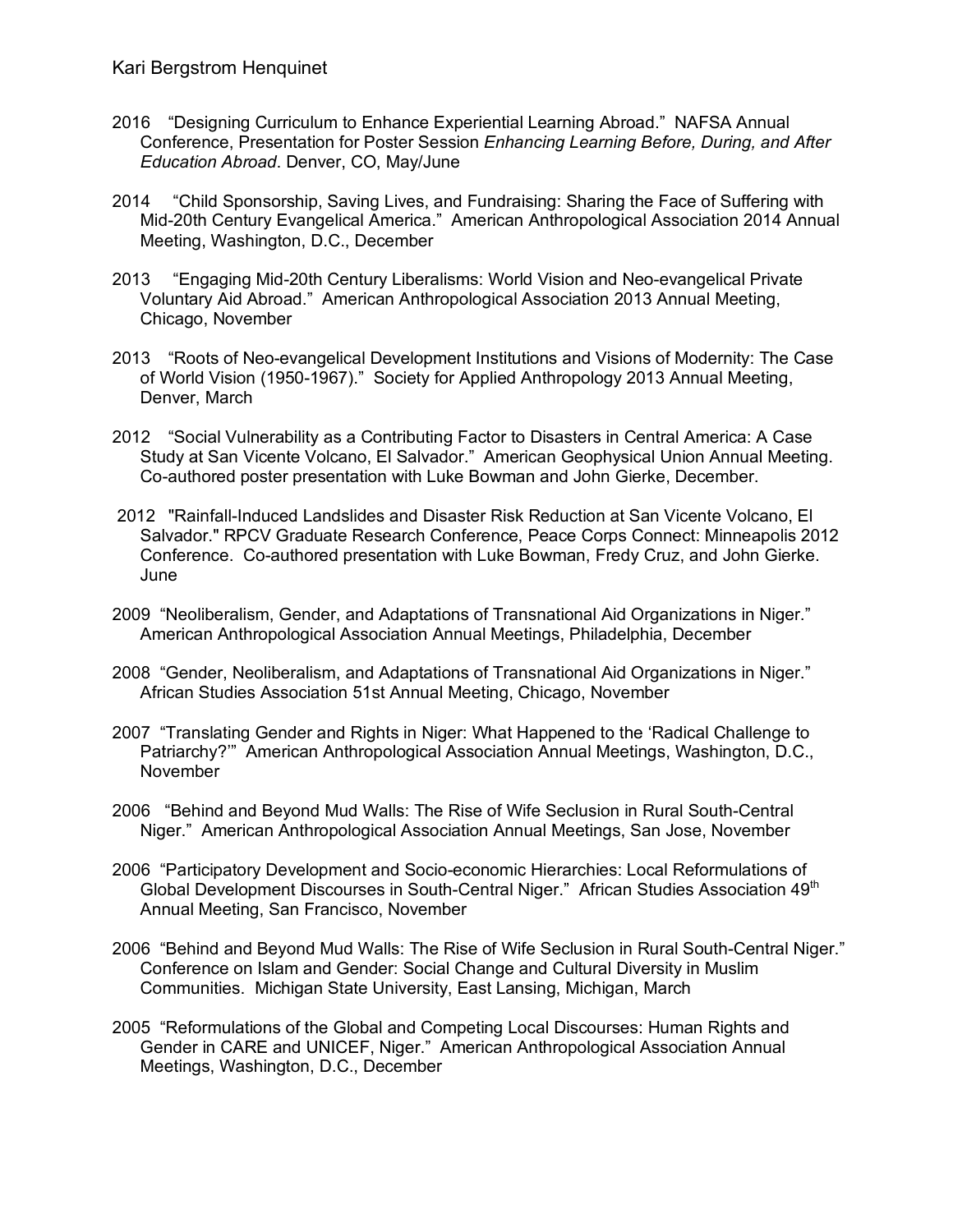- 2005 "Gender and Development in Niger: Contrasting Mainstreaming and Rights-based Approaches in CARE and UNICEF." Society for Applied Anthropology Annual Meetings, Santa Fe, NM, April
- 2003 "Race, Nation, Religion, and Gender: Challenging NGOs in Niger to Confront Identity, History, and Power." American Anthropological Association Annual Meetings, Chicago, IL., November
- 2003 "Making Sense of Gender and Social Change: A Study of Seclusion, Farming, and Household Economies in Niger" (Poster presentation with paper). Society for Economic Anthropology Annual Meeting, Monterrey, Mexico, April
- 2002 "Reflections on Colonialism and Islam in Hausaland 1804-1960: What Did It Mean for Women?" Central States Anthropological Society 79<sup>th</sup> Annual Meeting, East Lansing, MI, March

### **CONFERENCE PANELS ORGANIZED AND CHAIRED**

- 2018 "Ethical Self-Making in Social Justice and Humanitarianism: An Interdisciplinary Dialogue in the Anthropology of Ethics" Session co-organizer, sponsored by Anthropology of Religion and Comparative Religious Ethics Units for the American Academy of Religion Annual Meeting, Denver, November
- 2016 "Tracing Humanitarian and Development Intervention Strategies and Frameworks in an Era of Neoliberal Aid." Session co-chair and co-organizer for the American Anthropological Association Annual Meetings, Minneapolis, MN, November
- 2015 "How Does Change Happen? Cases in Technology and Design." Session Chair for Keynote Panel at the D80 Conference, Michigan Technological University, Houghton, Michigan, October
- 2014 "Religious and Secular Entanglements: Ethnographies of Negotiation." Session Chair for the Anthropology of Religion Sponsored Session at the American Academy of Religion 2014 Annual Meeting, San Diego, November
- 2013 "Development with Non-development Professionals: The Expanding Umbrella of Development Work and the Development Apparatus." Panel Organizer for the Society for Applied Anthropology 2013 Annual Meeting, Denver, March
- 2005 "The Multiple Meanings of Rights: Local Reconfigurations of Women's Human Rights, Gender, and Development." Panel Co-Organizer for Invited Session of the Association for Feminist Anthropology and National Association of Student Anthropologists. American Anthropological Association Annual Meetings, Washington, D.C., December

# **INVITED TALKS AT FORUMS, WORKSHOPS, WEBINARS, AND COMMUNITY MEETINGS**

"Development, Humanitarianism, and Disaster Risk Reduction: A Brief Overview and Opportunities for Students." Presentation to Engineers Without Borders, Michigan Tech Chapter, November 11, 2021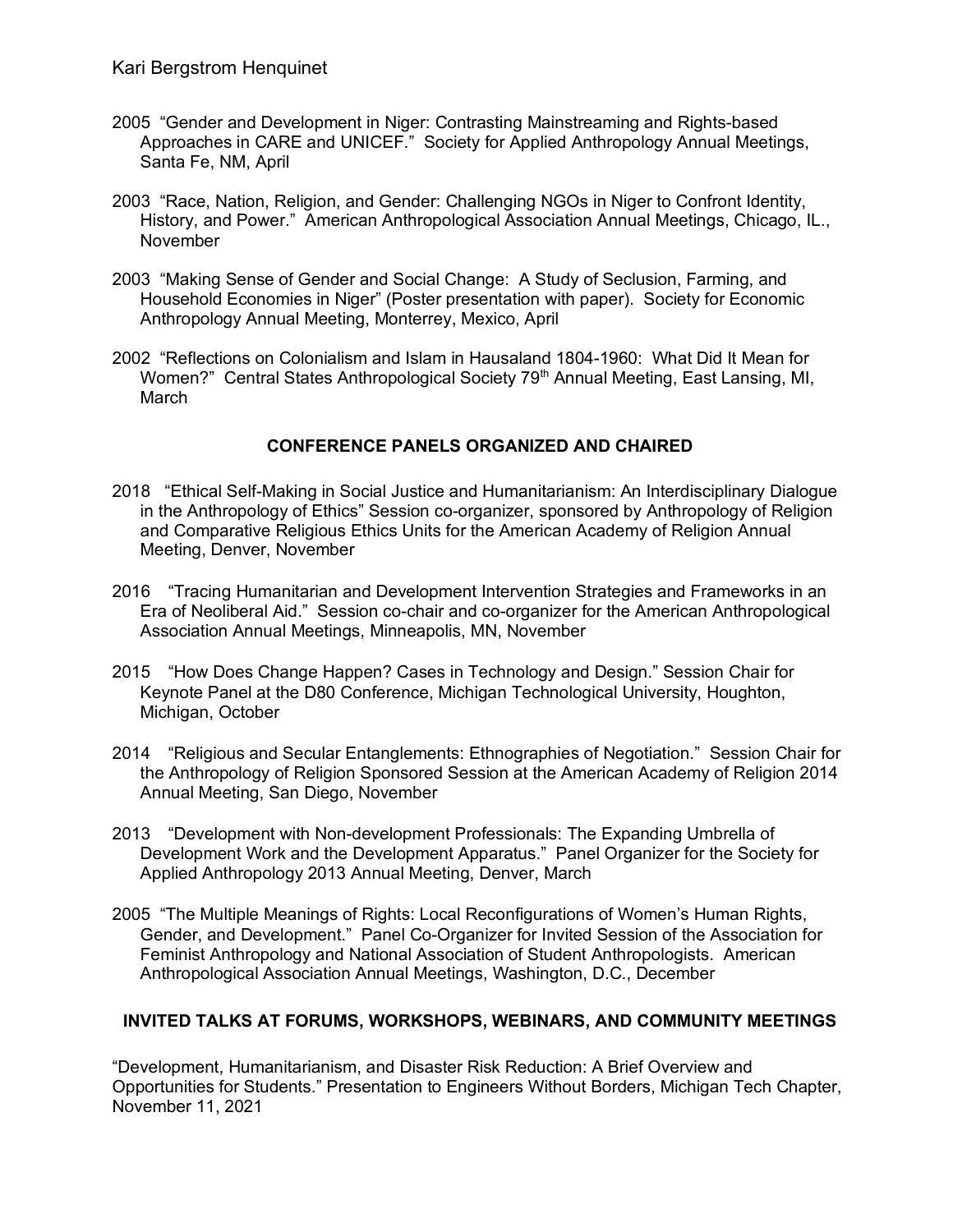Kari Bergstrom Henquinet

"Breaking Bread with our Biases: Acknowledging Allyship Blindspots through Diverse Lenses." Diverse Dialogues Series Co-presenter, Center for Diversity and Inclusion, MTU, November 2019.

"Centering and Experiencing Africa: A Journey in Researching, Teaching, and Learning," Keynote Speaker for Research Symposium, African Students Organization, MTU, October 2019

"Michigan Voting and Redistricting," Co-presenter at Workshop, D80 Conference, MTU, October 2019

"Colonization is a System, not a Color: More on Unlearning to Relearn," Diverse Dialogues Series Co-presenter, Center for Diversity and Inclusion, MTU, September 2019.

"Unlearning and Relearning Truths: A Continued Conversation about Decolonization," Diverse Dialogues Series Co-presenter, Center for Diversity and Inclusion, MTU, April 25, 2019.

"Let's Talk About Race in the Copper Country," Invited Panelists for a Community-wide Panel and Discussion for MLK Week, January 20, 2019.

"A Coffee Chat about Race in America," Facilitator for SURJ (Showing Up for Racial Justice) Keweenaw Chapter Community Discussion, November 7, 2018

"The Intercultural Conflict Style Inventory," Workshop Presenter for International Programs and Services Retreat, November 29, 2016

"Household and Community Data: Problems and Possibilities," Workshop co-organizer and presenter at the D-80 Conference, Michigan Technological University, Houghton, Michigan, October 22, 2016

"Exploring Roots of Neoliberal and Faith-Based Development: Evangelical Christians and Modernization Theorists in Wartime Korea and Vietnam," Social Science Department Brownbag, Michigan Technological University, September 16, 2016

"Peace Corps Programs at Tech," Invited Keynote Speaker, Rotary Club, Houghton, MI, February 2016

"How Does Change Happen? Cases in Technology and Design," Panel Discussant for D-80 Conference, Michigan Technological University, October 2015

"Collecting Useful Household Data in the Field." Workshop offered at D80 Conference (Michigan Technological University), October 11, 2014

"Best Practices: Finance". Invited Presenter at the Peace Corps University Programs: Coordinators' Conference, Washington, D.C. Sponsored by the U.S. Peace Corps. September 2014

"Culture Learning and Ethics on the Field: A Michigan Tech Course for Master's International Students." Invited Presenter for U.S. Peace Corps national webinar titled, "Pulling Up the Stakes: Preparing MI Students to Go Overseas." January 29, 2014

"Missionary Work in Africa and Its Relationship to Development," Invited Speaker for Lutheran Campus Ministries Series "Africa and the World," Houghton, MI, April 17, 2013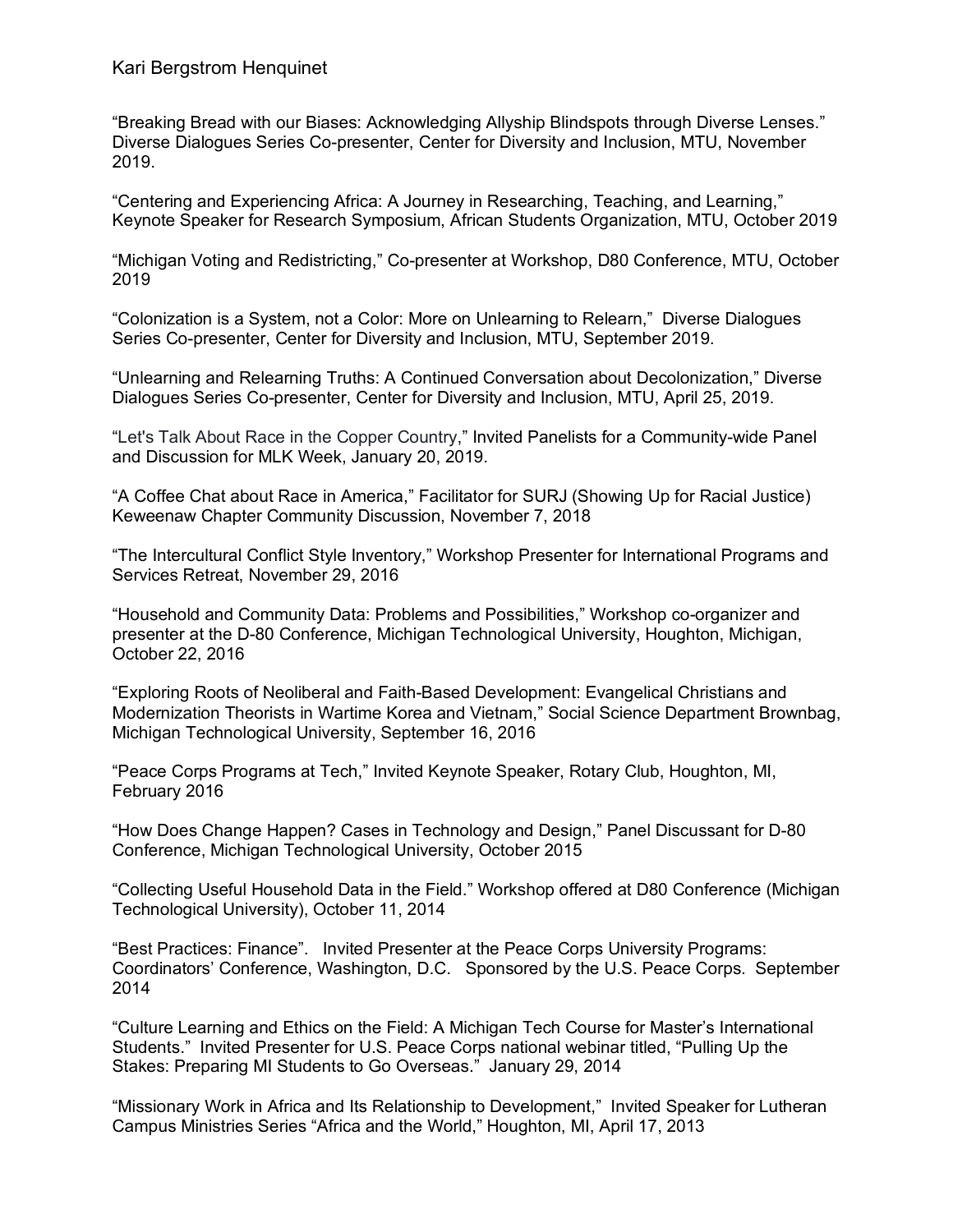Kari Bergstrom Henquinet

"Searching for a Faculty Position: How to Be Successful." Panelist, Graduate Professional Day, Graduate Student Government Event (Michigan Technological University), October 8, 2010

"Qualitative and Ethnographic Research Methods." Workshop Instructor, Geology Department's Remote Sensing for Hazard Mitigation and Natural Resource Protection Group (Michigan Technological University), April 6, 2010

"What is Gender Violence?" Invited Speaker, Circle K student group workshop on gender violence and self-defense (Michigan Technological University), April 1, 2010

"Qualitative and Quantitative Methods and Applications in the Developing World." Invited Guest on Expert Advisory Panel. Remote Sensing for Hazard Mitigation and Resource Protection in Pacific Latin America Program, Michigan Technological University. September 10 and 11, 2009.

"Africa and Globalization." Invited Speaker on a Panel for International Education Week. Michigan Technological University. November 12, 2007

"Partnerships and Power in Gender and Development: Case Studies from Niger." Invited Speaker, Responsible Governance: A U.S. - Nigeria Exchange Program at Michigan State University. Sponsored by the Bureau of Educational and Cultural Affairs of the U.S. Department of State. September 17, 2007

"Translating and Reformulating Gender and Rights in Transnational Aid Organizations in Niger: What Happened to the 'Radical Challenge to Patriarchy?'" Invited Speaker, International Roundtable, Hamline University, St. Paul, Minnesota, February 23, 2007

"Translating and Reformulating Gender and Rights in Transnational Aid Organizations in Niger: What Happened to the 'Radical Challenge to Patriarchy?'" Brownbag Presentation, Social Sciences Department, Michigan Technological University, February 2, 2007

"Fulbright Fellowship Opportunities for MSU Students." Workshop Presentation, International Studies and Programs, MSU, April 3 and 12, 2006

"Fulbright Fellowship Opportunities for MSU Students." Workshop Presentation, International Studies and Programs, MSU, April 18, 2005

"Women's Rights and Empowerment: The Millennium Development Goals and Gender Equity." Keynote speaker for United Nations Day, Greater Lansing United Nations Association, October 2004

« Changements sociaux et les rôles des genres dans deux communautés rurales nigeriènnes situées près de Dan Issa. » Invited Speaker, American Cultural Center, Niamey, Niger, June 2004

"Gender and Development in West Africa: Confronting Stereotypes of Islam, Africa, and the West." Invited Speaker, Muskegon Community College Global Awareness Festival, Muskegon, MI, November 2003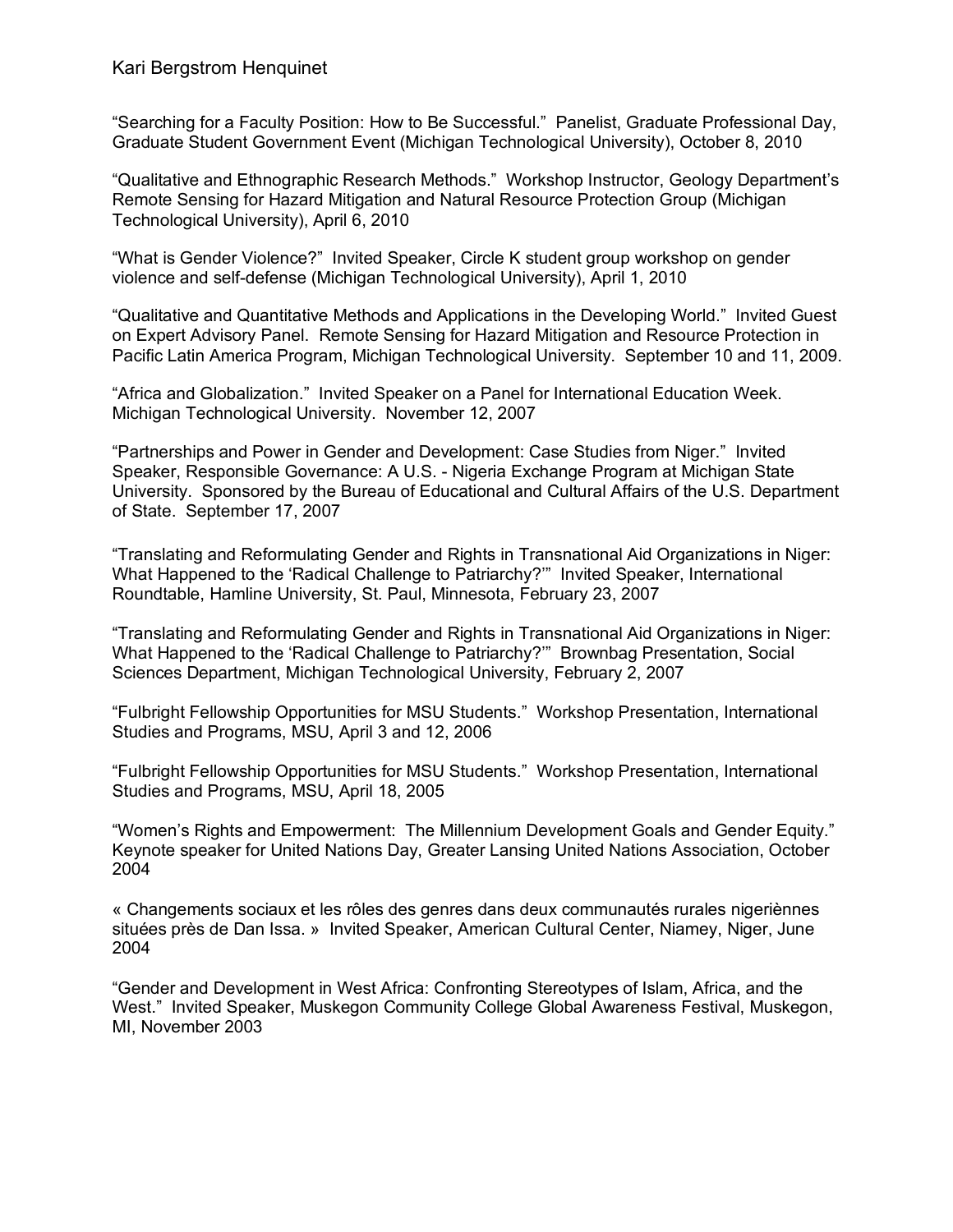### **INVITED TALKS IN THE CLASSROOM**

"Honors College and Study Abroad." Invited Speaker in Orientation to Social Sciences Class (SS 1001, Michigan Technological University). November 13, 2017 & October 29, 2018 & September 27, 2021

"Environmental Studies and Global Community Development Partnerships Minors." Invited speaker in PSY 2501. October 20, 2020.

"Study Abroad at Michigan Tech." Invited speaker in HON 1150, two sections. November 2019

"Life after Graduation: Public Service and International Projects." Invited Speaker in SS 4910, Michigan Technological University. February 1, 2019

"Community Engagement: Frameworks and Best Practices." Invited Speaker in HON 1150, Pavlis Honors College, October 26, 2017

"Cross-Cultural Engagement: Frameworks and Best Practices." Invited Speaker, Global Leadership Program, Pavlis Honors College, March 27, 2017

"Empathy and Ethics." Invited Speaker, Pavlis Honors College Seminar UN 3150, October 24, 2016 and February 27, 2017

"Understanding Poverty and Social Problems Cross-Culturally." Invited Speaker, Pavlis Institute (International Project Development, UN 3407, Michigan Technological University), May 2016

"Understanding Poverty and Social Problems Cross-Culturally." Invited Speaker, Pavlis Institute (International Project Development, UN 3407, Michigan Technological University), June 2015

"Career Paths in Anthropology." Invited Speaker for Orientation to Social Sciences Class (SS 1001, Michigan Technological University). September 23, 2015

"Intercultural Sensitivity and the IDI." Invited Speaker for UN 2200 and UN 3000 (Pavlis Institute courses), Michigan Technological University, December 1 and 2, 2014

"Career Paths in Anthropology." Invited Speaker for Orientation to Social Sciences Class (SS 1001, Michigan Technological University). October 13, 2014

"Understanding Poverty and Social Problems Cross-Culturally." Invited Speaker, Pavlis Institute (International Project Development, UN 3407, Michigan Technological University), June 4, 2014

"Niger, Resources, and Development." Invited Speaker, World Resources and Development (SS 3410, Michigan Technological University), April 2014

"Impacts of Colonialism and Islam on Hausaland." Invited Speaker, Archaeology of the African Diaspora (SS 3270, Michigan Technological University), February 2014

"Career Paths in Anthropology." Invited Speaker for Orientation to Social Sciences Class (SS 1001, Michigan Technological University). October 7, 2013

"Career Paths in Anthropology." Invited Speaker for Orientation to Social Sciences Class (SS 1001, Michigan Technological University). October 8, 2012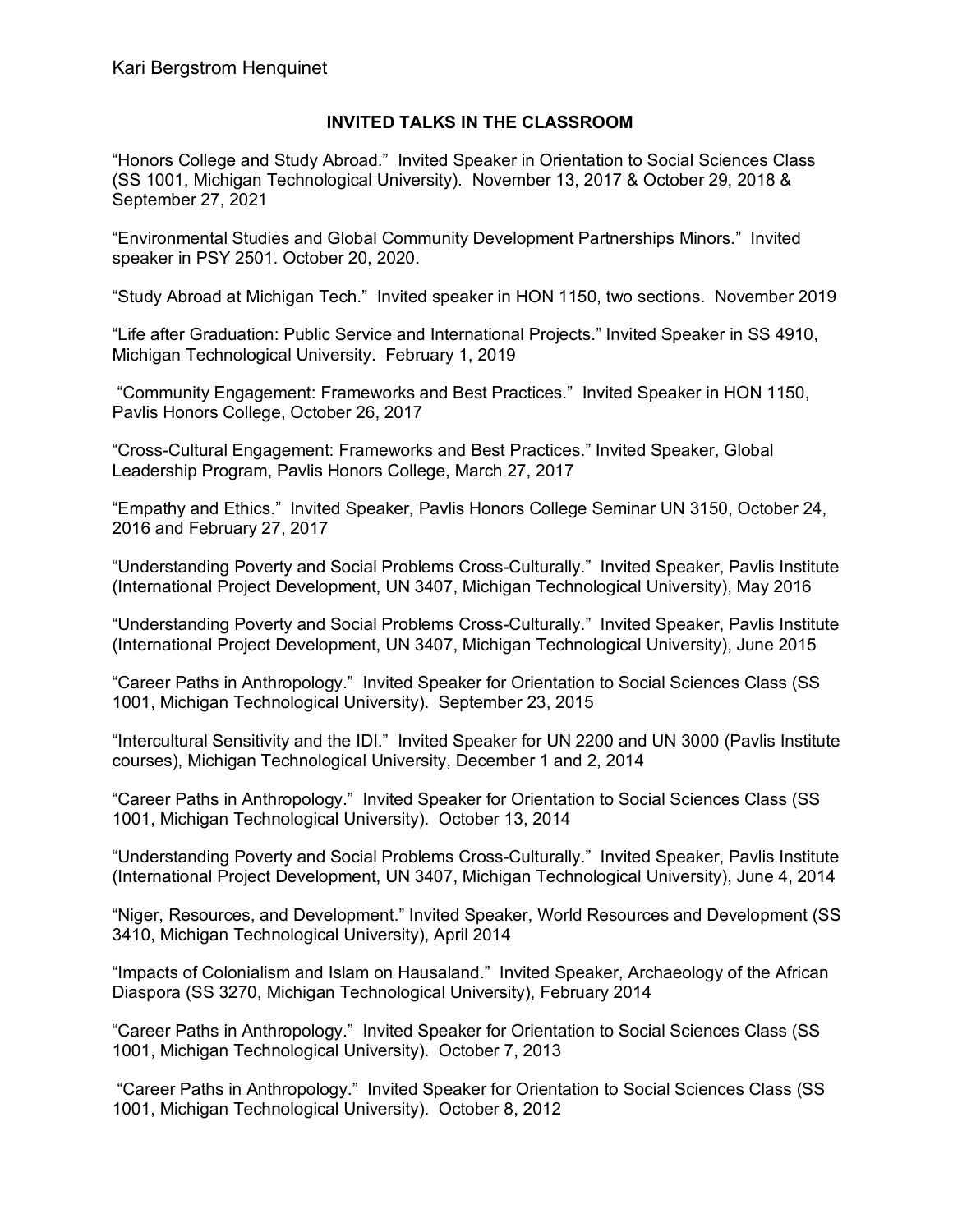Kari Bergstrom Henquinet

"Gender in South-Central Niger." Invited Speaker, World Peoples and Cultures (SS 2100, Michigan Technological University), October 19, 2012

"Impacts of Colonialism and Islam on Hausaland." Invited Speaker, Archaeology of the African Diaspora (SS 3270, Michigan Technological University), February 2012

"Applications of Anthropology: Career Opportunities and Graduate Studies." Invited Speaker for Orientation to Social Sciences Class (SS 1001, Michigan Technological University). October 31, 2011

"Ethnographic Research and Methods." Invited Speaker, International Hazards Communication in Latin America Class (GE 5001, Michigan Technological University), October 27, 2010

"Puzzles in Anthropological Research." Invited Speaker, Introduction to Social Sciences (SS 1001, Michigan Technological University), October 25, 2010

"Tools for Qualitative Data Analysis." Invited Speaker, Ethnographic Methods (SS 3211, Michigan Technological University), March 25, 2010

"Impacts of Colonialism and Islam on Hausaland." Invited Speaker, Archaeology of the African Diaspora (SS 3270, Michigan Technological University), February 2, 2010

"Gender, Rights, Development, and Islam: Interfaces with Transnational Aid Organizations in Niger." Invited Speaker, Ethnographic Methods (SS 3211, Michigan Technological University), January 26, 2010

"Ethnographic Research and Methods." Invited Speaker, International Hazards Communication in Latin America Class (GE 5001, Michigan Technological University), November 11, 2009

"Introduction to Qualitative and Quantitative Research." Invited Speaker, EPA P3 Student Design Competition Class (CE 4900, Michigan Technological University), October 30, 2009

"Applications of Anthropology: Career Opportunities and Graduate Studies." Invited Speaker for Orientation to Social Sciences Class (SS 1001, Michigan Technological University). October 13, 2008

"Applications of Anthropology: Career Opportunities and Graduate Studies." Invited Speaker for Senior Seminar in Social Sciences (SS 4910, Michigan Technological University). November 10, 2008

"Women, Race, and War: Raising Ethical Questions about U.S. Policy and Africa." Guest Speaker, Women, Conflict, and Social Change Class (WSTD 3950, Hamline University, St. Paul, Minnesota), February 21, 2007

"Women and Development: A Brief Overview." Guest Speaker, Human Ecology Exchange Students, College of Human Ecology, MSU and University of Delhi, India, June 23, 2006

"Returning from the Field." Guest Speaker, Gender/Environmental Methods Class (ANP 859, MSU), April 26, 2006

"Gender in African Societies." Guest Speaker, Southern Africa: Contemporary Issues through Film and Literature Class (AL 491, MSU), April 24, 2006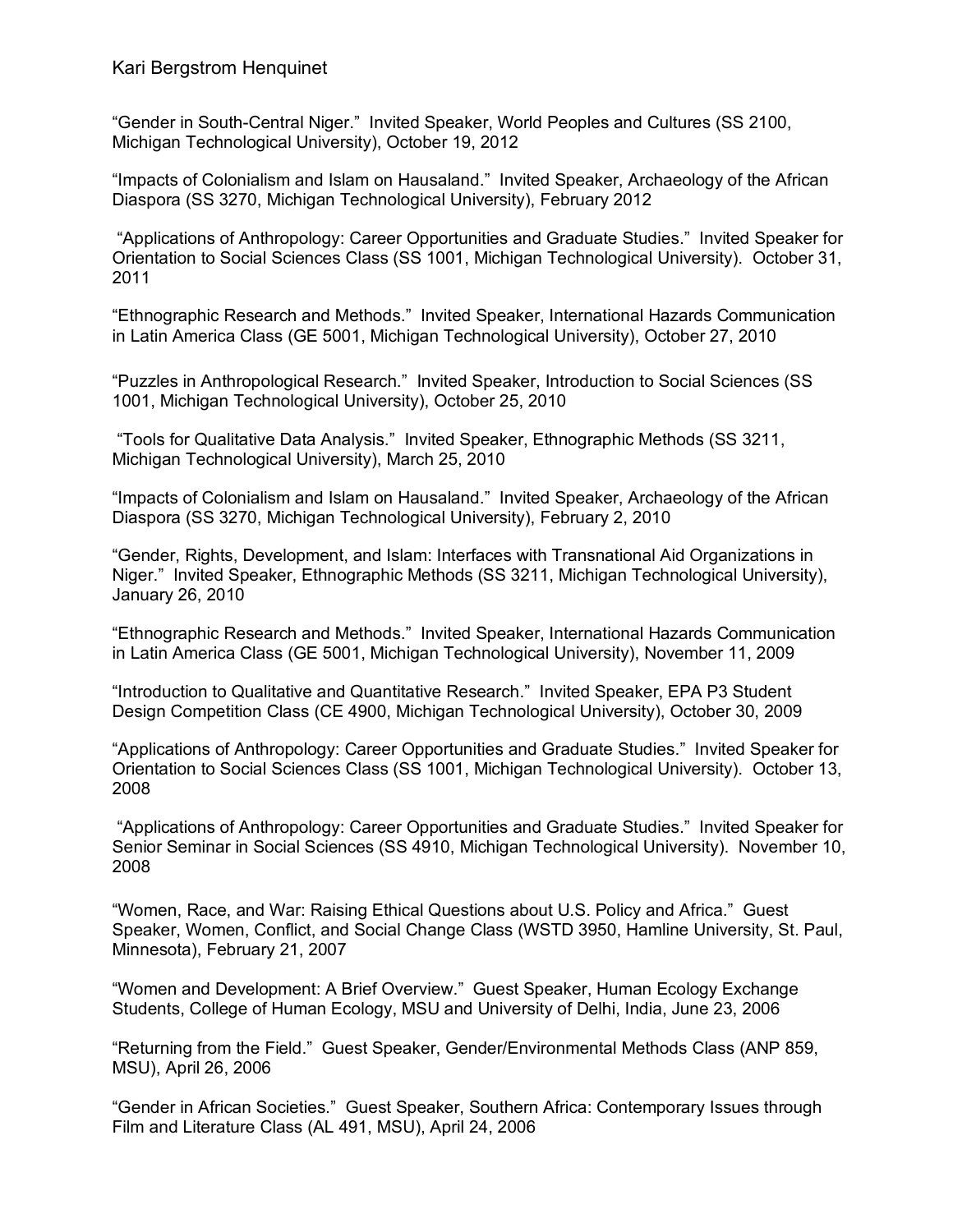"Gender Issues in Field Research." Guest Speaker, International Social Science Research Seminar (ANP 825, MSU), November 17, 2005

"Gender in African Societies." Guest Speaker, Introduction to Women's Studies Class (WS 201, MSU), November 9, 2005

"Women and Development: A Brief Overview." Guest Speaker, Human Ecology Exchange Students, College of Human Ecology, MSU and University of Delhi, India, June 7, 2005

"Feminist Theories of Development." Guest Speaker, International Development and Sustainability Class (ANP/FOR/PLS/RD/SOC 826, MSU), November 16, 2004 "Careers in Anthropology." Class Presentation, Lincoln-Way High School, New Lenox, IL, May 2002

#### **CURRENT PROFESSIONAL MEMBERSHIPS**

American Anthropological Association, member

NGOs and Nonprofits Interest Group, American Anthropological Association, Board Member.

NAFSA: Association of International Educators, member

Region V Teaching, Learning, Scholarship Knowledge Community Representative and Leadership Team Member.

### **SPECIAL SEMINARS AND COURSES ATTENDED**

Foundations of Online Teaching (ED 5101, Michigan Technological University). Completed graduate level course in on-line teaching, May/June 2020.

Teaching and Learning Studio Faculty Workshop, Stanford d.school. Completed 2-week Summer Virtual TLS Workshop, July 2020.

Leadership Development Program. Prositions and Michigan Tech. January – May 2020.

NAFSA 2018 Workshops: Facilitating Intercultural Understanding through Experiential Learning; Internships, Research, and Service Learning; Global Learning Colloquium: Health Professions. NAFSA Annual Conference, Philadelphia. May 2018

Key Concepts for Intercultural Learning Through Study Abroad Webinar Series, Institute for Cross-Cultural Teaching and Learning. January – March 2018.

From the Inside Out: Transformative Learning and Teaching Workshop, WISE (Workshop on Intercultural Skills Enhancement), Wakeforest University, February 3, 2016. Led by Mick Vande Berg and Tara Harvey.

Intercultural Development Inventory Qualifying Seminar, Minneapolis, MN, June 23-25, 2014. Led by Drs. Michael Paige and Terrence Harewood.

Connecting Campuses with Communities Research Academy. Faculty workshop on researching service learning organized by the Institute for Service and Learning, Indiana University-Purdue